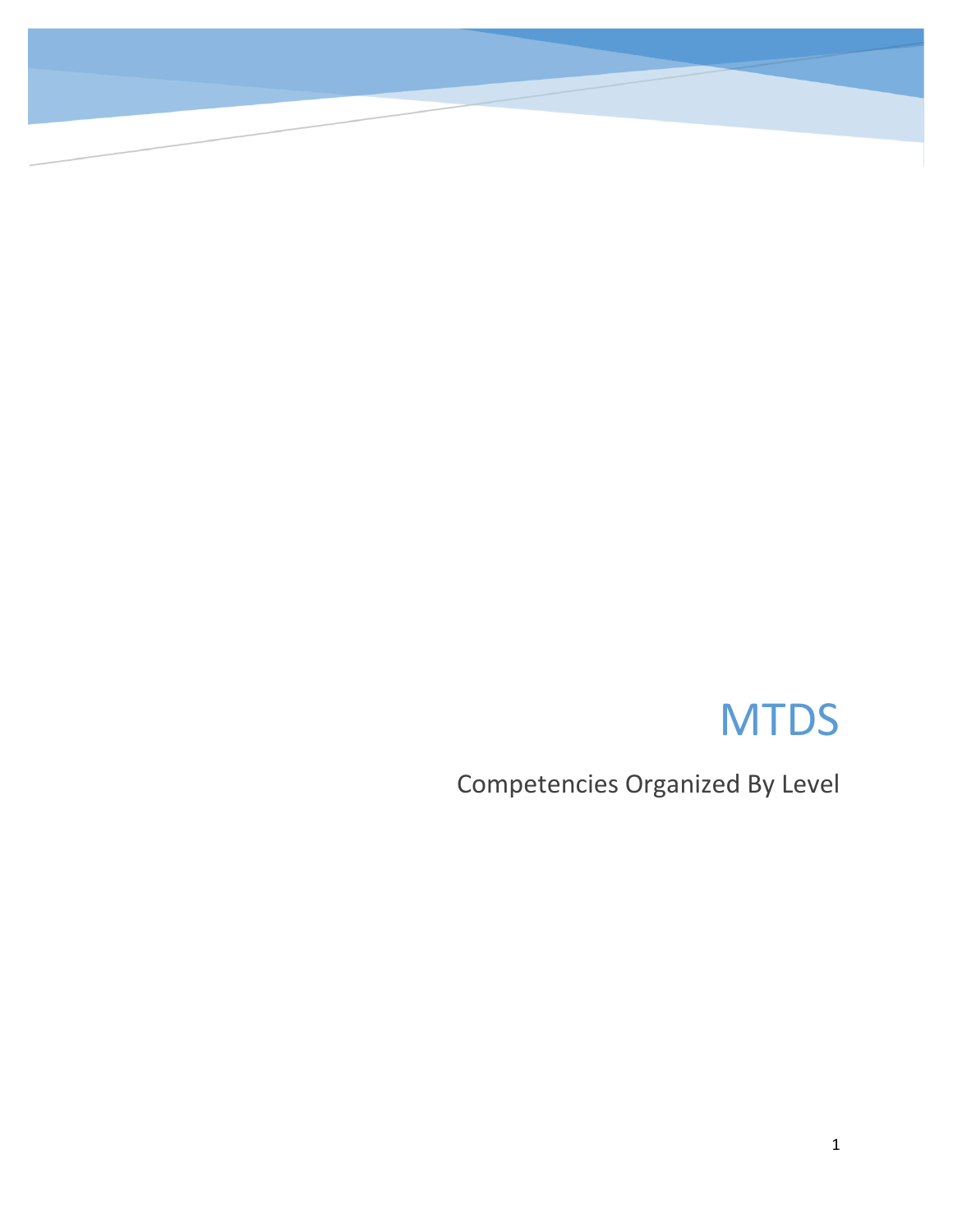#### **Missouri Teacher Development System (MTDS)**

#### **System Framework**

#### **Lead System Designer and Author**

Tracy Gross, EdD, Missouri State University, Agency for Teaching, Leading, and Learning

#### **Design Team**

Becky Baldwin, Northwest Missouri State, NW RPDC MaryAnn Burns, EdD, Missouri S&T, SC RPDC Pam Carte, Truman State, NE RPDC Linda Dooling, Director of Teaching, Missouri Department of Elementary & Secondary Education Deb Drury, EdD - Truman State, NE RPDC Belinda Fisher – Northwest Missouri State, NW RPDC Rita Fisher, Southeast Missouri State University, SE RPDC Diane Gremp, Missouri S&T, SC RPDC Shannon Heisserer, South East Missouri State University, SE RPDC Susan Hodges, Assistant Director, Missouri Department of Elementary & Secondary Education Kim Neutzman, University of Missouri, Columbia Terri Steffes, EdD, NBCT, University of Missouri, HOM RPDC Ginny Vandelict, University of Missouri, HOM RPDC Kelli Wilson - South East Missouri State University, SE RPDC

#### **MTDS Commission**

Connie Buckman, EdD - Chief Academic Officer, Francis Howell School District Tamara Burns, EdD - Chief Academic Officer, Hogan Preparatory Academy Deb Drury, EdD - Truman State, NE RPDC Jason Eggers, EdS - Assistant Superintendent, Harrisonville Schools Zak Hamby - Ava Schools, 2020 State Finalist for Missouri Teacher of the Year Ann Jarrett - Teaching and Learning Director, Missouri National Education Association Deana Layton, EdD - Manager of Professional Learning, Missouri State Teacher's Association Kim Neutzman, University of Missouri - Columbia Stacia Studer, St. Joseph School District Ginny Vandelict, University of Missouri, HOM RPDC Russ Brock, EdD, Missouri State University, Agency for Teaching, Leading, and Learning

#### **Special Thanks**

Paul Katnik, Assistant Commissioner, Missouri Department of Elementary & Secondary Education John Antonetti, National Consultant, Author, & Speaker Mike Rutherford, National Consultant, Author, & Speaker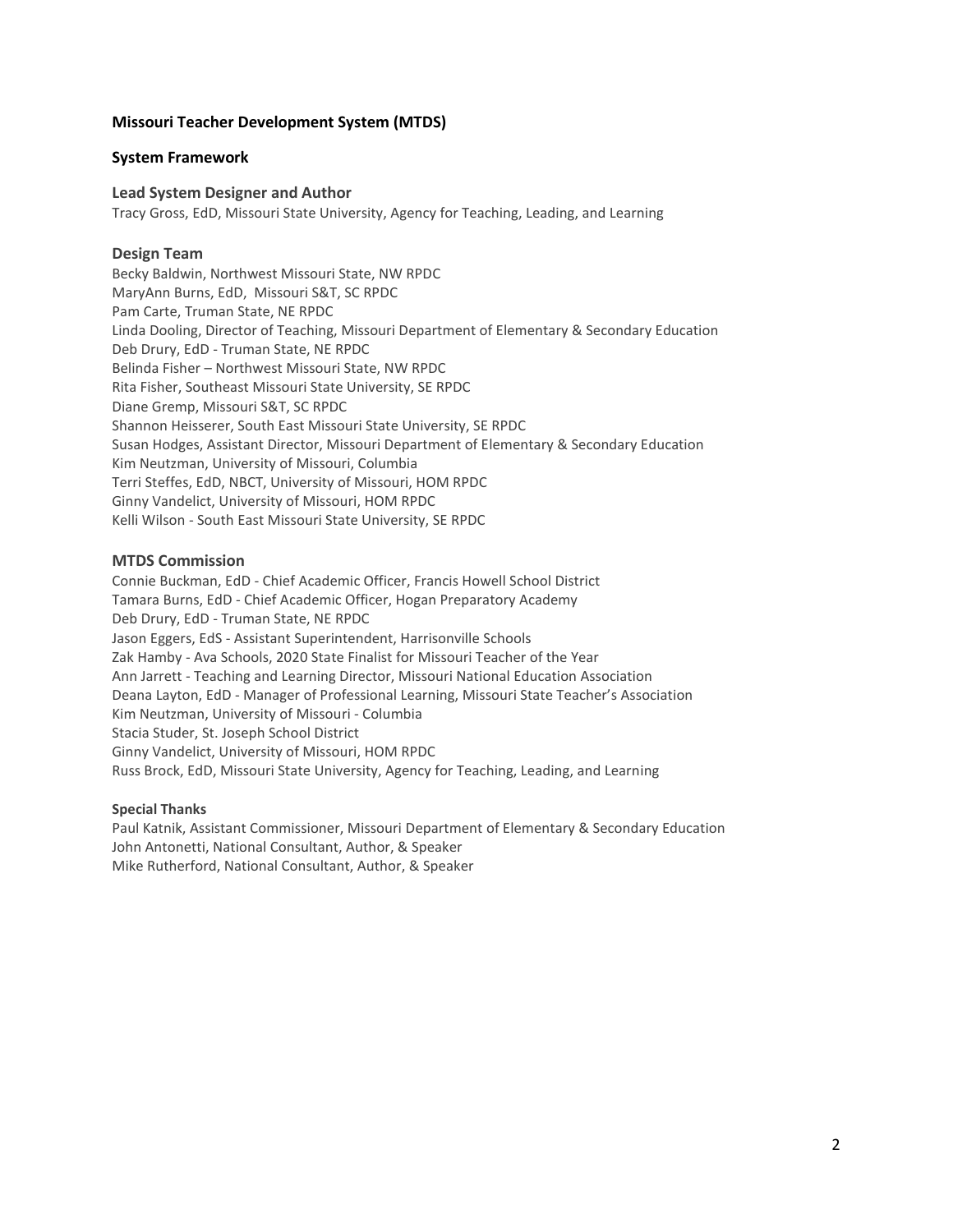## Table of Contents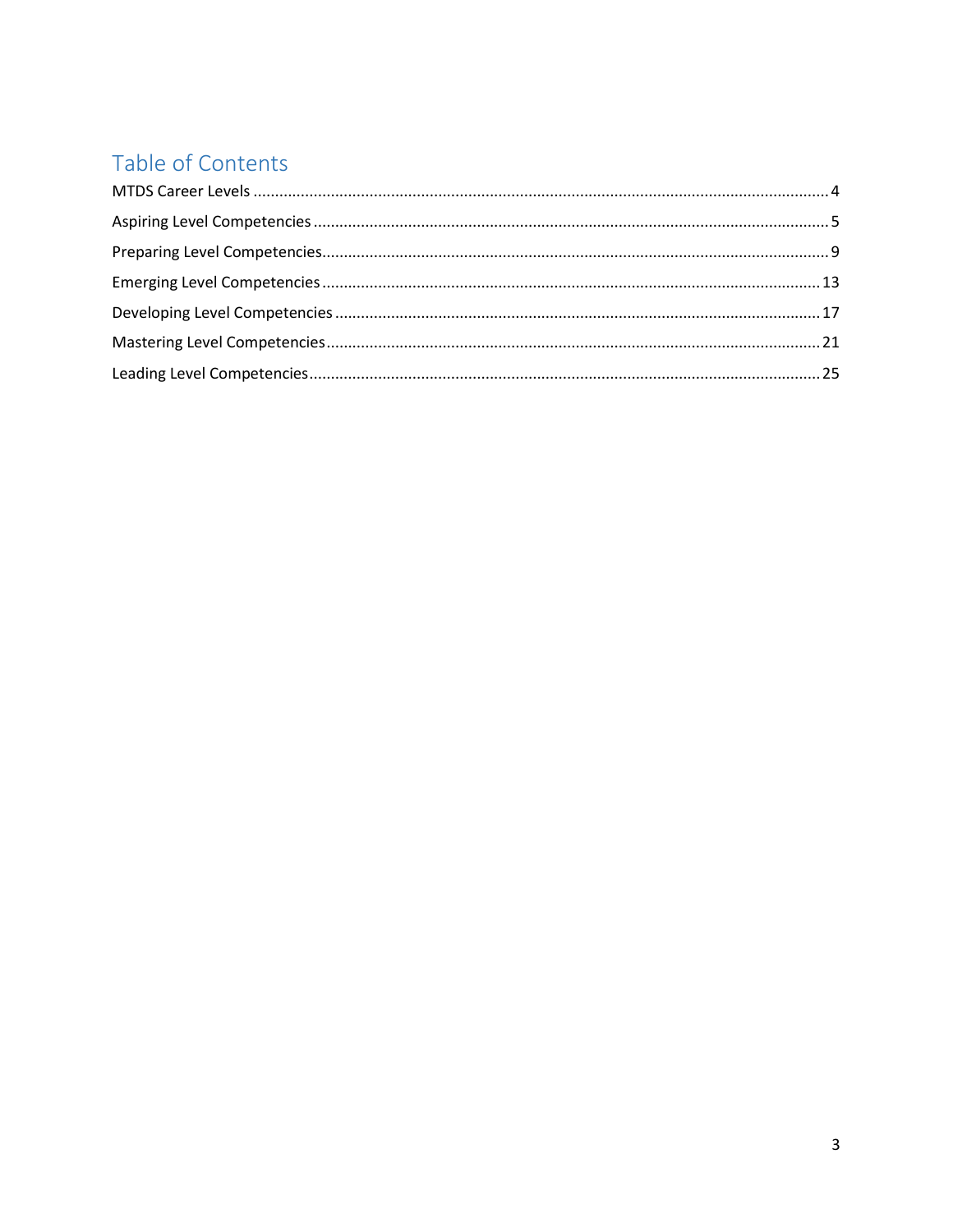### <span id="page-3-0"></span>MTDS Career Levels

Teacher growth and development is on-going and career-spanning. MTDS offers six levels encountered by teachers over the course of their career. As a competency-based system, movement across levels occurs through teacher acquisition of level-specific knowledge, skills, and abilities. Each level progresses learning towards mastery of thirty competencies of teaching.



| <b>Career Level</b> | <b>Description</b>                       |
|---------------------|------------------------------------------|
| Aspiring            | Career Pathway Investigation             |
| Preparing           | Formal Training Leading to Certification |
| Emerging            | <b>Early Career Foundations</b>          |
| Developing          | Career Growth                            |
| Mastering           | Career Expansion                         |
| Leading             | Career Advocacy and Leadership           |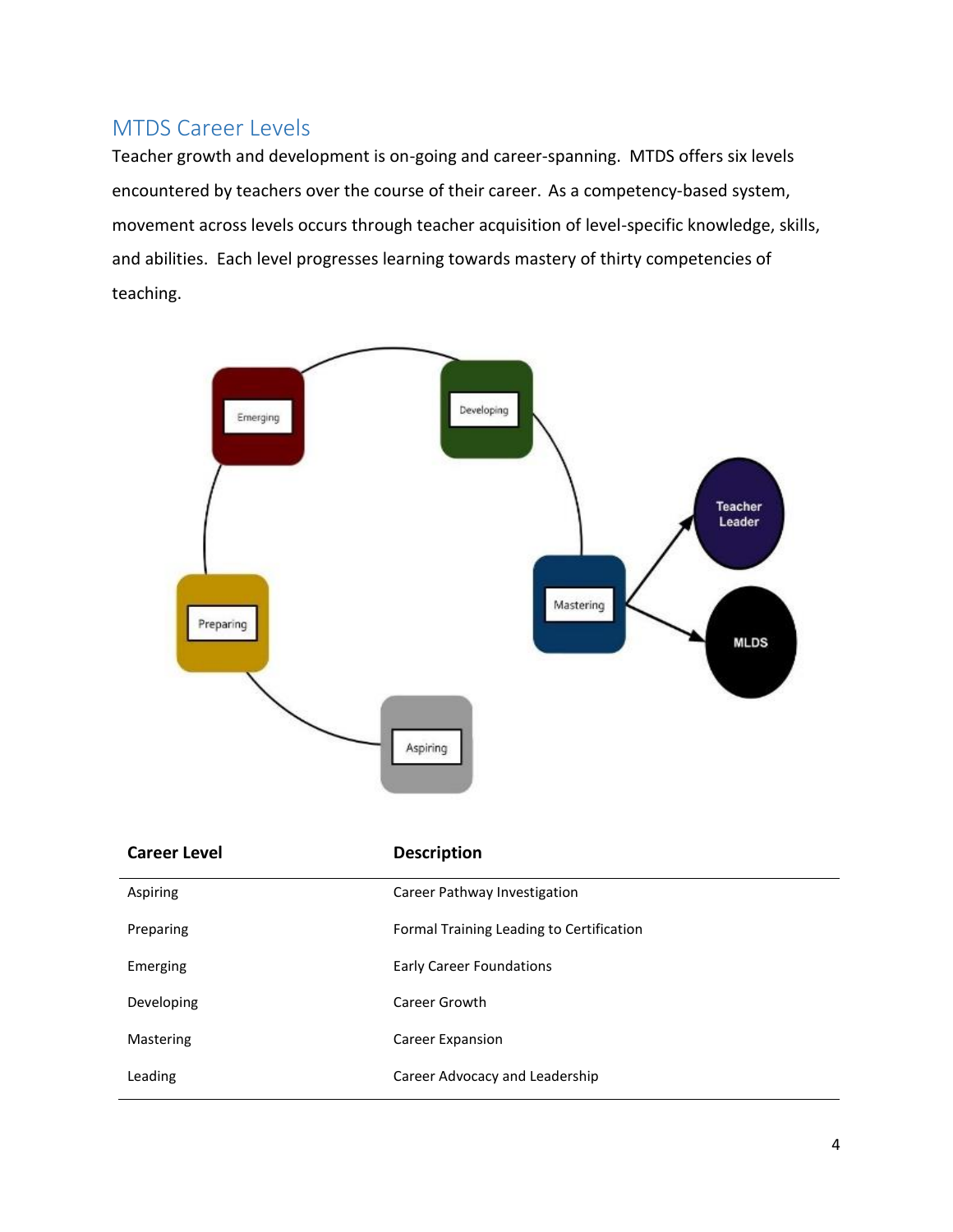## <span id="page-4-0"></span>Aspiring Level Competencies

#### COMMUNITY BUILDER

| <b>Promotes Diversity</b>                                                | Explains the meaning of respect for all and understands the importance of                                                                                                                                                                                   |
|--------------------------------------------------------------------------|-------------------------------------------------------------------------------------------------------------------------------------------------------------------------------------------------------------------------------------------------------------|
| Sensitivity                                                              | diversity sensitivity within the school and community.                                                                                                                                                                                                      |
| <b>Builds Relationships</b>                                              | Analyzes classroom, school, and/or community culture and communicates                                                                                                                                                                                       |
| & Culture                                                                | the impacts of culture on relationships and learning.                                                                                                                                                                                                       |
| Works in a<br><b>Community of</b><br><b>Practice</b>                     | Applies collaborative skills to work productively with a team to achieve<br>common goals                                                                                                                                                                    |
| <b>Accesses &amp; Builds</b><br><b>Systemic Services</b><br>and Supports | Participates in cooperative partnerships to: (a) identify and communicate<br>student needs; (b) understand processes to set/monitor building and/or<br>classroom goals; and/or (c) design systemic solutions or report on an existing<br>condition/solution |

### CLASSROOM MANAGER

| <b>Manages Behavior</b>                                               | Gains knowledge about behavior, including the functions of behavior and<br>defining the stages of the acting-out-cycle.                                                                                                                                                                                                                                                        |
|-----------------------------------------------------------------------|--------------------------------------------------------------------------------------------------------------------------------------------------------------------------------------------------------------------------------------------------------------------------------------------------------------------------------------------------------------------------------|
| <b>Creates and</b><br><b>Manages a Learning</b><br><b>Environment</b> | Analyzes learning environments to identify classroom layouts and<br>organizational strategies that: (a) promote student interaction; (b) meet<br>student needs and well-being; (c) minimize disruption; (d) allow teacher<br>movement for monitoring student progress and productivity; (e) increase<br>student productivity; and (f) encourage self-directed student learning |
| <b>Monitors Progress</b><br><b>Toward Goals</b>                       | Uses tools, such as success criteria, rubrics, scoring guides, performance<br>analysis, evidence of performance, etc. to evaluate progress towards<br>meeting learning goals                                                                                                                                                                                                   |
| <b>Communicates</b><br><b>Progress Toward</b><br>Goals                | Uses samples of work, success criteria, rubrics, scoring guides, performance<br>analysis, evidence of performance, documentation structures, etc to<br>communicate progress towards meeting learning goals                                                                                                                                                                     |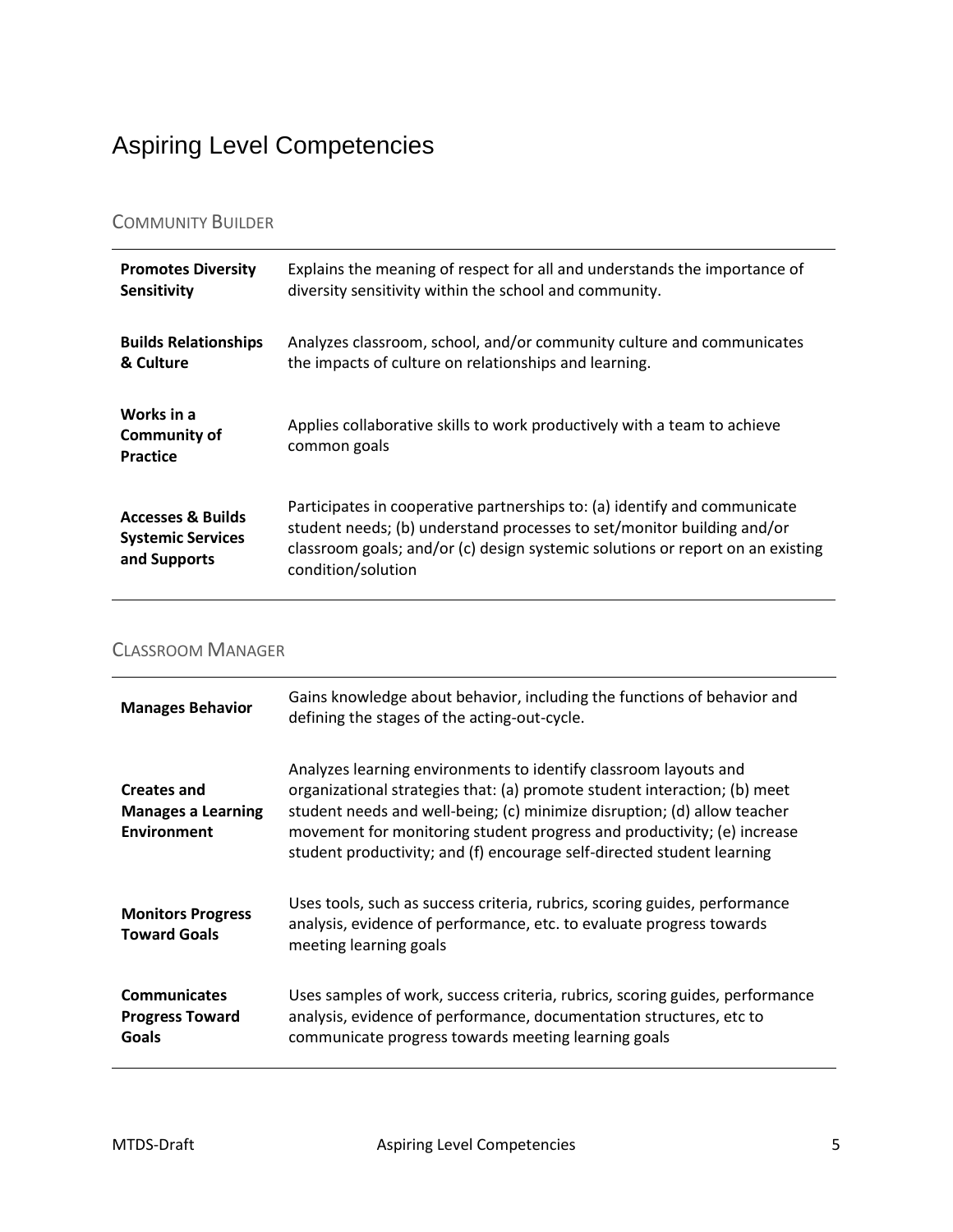### INSTRUCTIONAL DESIGNER

| <b>Develops Research-</b><br><b>Based Instruction</b>                  | Researches instructional design and/or lesson planning models/practices in<br>multiple contexts and compares different theories of design and/or planning<br>practices                                                                                                                                          |
|------------------------------------------------------------------------|-----------------------------------------------------------------------------------------------------------------------------------------------------------------------------------------------------------------------------------------------------------------------------------------------------------------|
| <b>Aligns Instruction to</b><br>Goals, Curriculum,<br>& Assessments    | Aligns learning goals and strategies to lesson targets and/or personal learning<br>profile                                                                                                                                                                                                                      |
| <b>Differentiates to</b><br><b>Meet Unique</b><br><b>Student Needs</b> | Develops a personal learning profile based on multiple sources of data                                                                                                                                                                                                                                          |
| <b>Plans Student</b><br><b>Progress Monitoring</b>                     | Creates documentation structures for monitoring personal progress toward<br>learning goals                                                                                                                                                                                                                      |
| <b>Uses Data to Make</b><br><b>Decisions</b>                           | Understands the purpose of using data to identify unique learning needs of<br>diverse students                                                                                                                                                                                                                  |
| Selects, Aligns,<br>& Curates Strategies<br>for Student Learning       | Identifies, organizes, and uses instructional/engagement/assessment<br>strategies aligned to personal learning profile                                                                                                                                                                                          |
| <b>Designs Learning</b><br>Activities, Tasks,<br>& Experiences         | Analyzes activities/tasks/experiences to identify those focused on: (a)<br>promoting complex/critical thinking; (b) understanding local/global<br>challenges from multiple perspectives; (c) the generation of<br>interdisciplinary/diverse solutions; and/or (d) technology integration to<br>enhance learning |

### FACILITATOR OF STUDENT THINKING & LEARNING

| <b>Facilitates Self-</b><br><b>Directed Learning</b> | Takes responsibility for learning by: (a) setting aligned goals based on data<br>analysis; (b) selecting and applying strategies to learning; and (c) evaluating,<br>documenting, and communicating progress |
|------------------------------------------------------|--------------------------------------------------------------------------------------------------------------------------------------------------------------------------------------------------------------|
| <b>Advances Critical-</b>                            | Applies critical thinking skills to: (a) understand the complexities of an                                                                                                                                   |
| <b>Thinking &amp; Problem-</b>                       | educational topic from multiple perspectives; and (b) generate                                                                                                                                               |
| <b>Solving Skills</b>                                | interdisciplinary/diverse solutions                                                                                                                                                                          |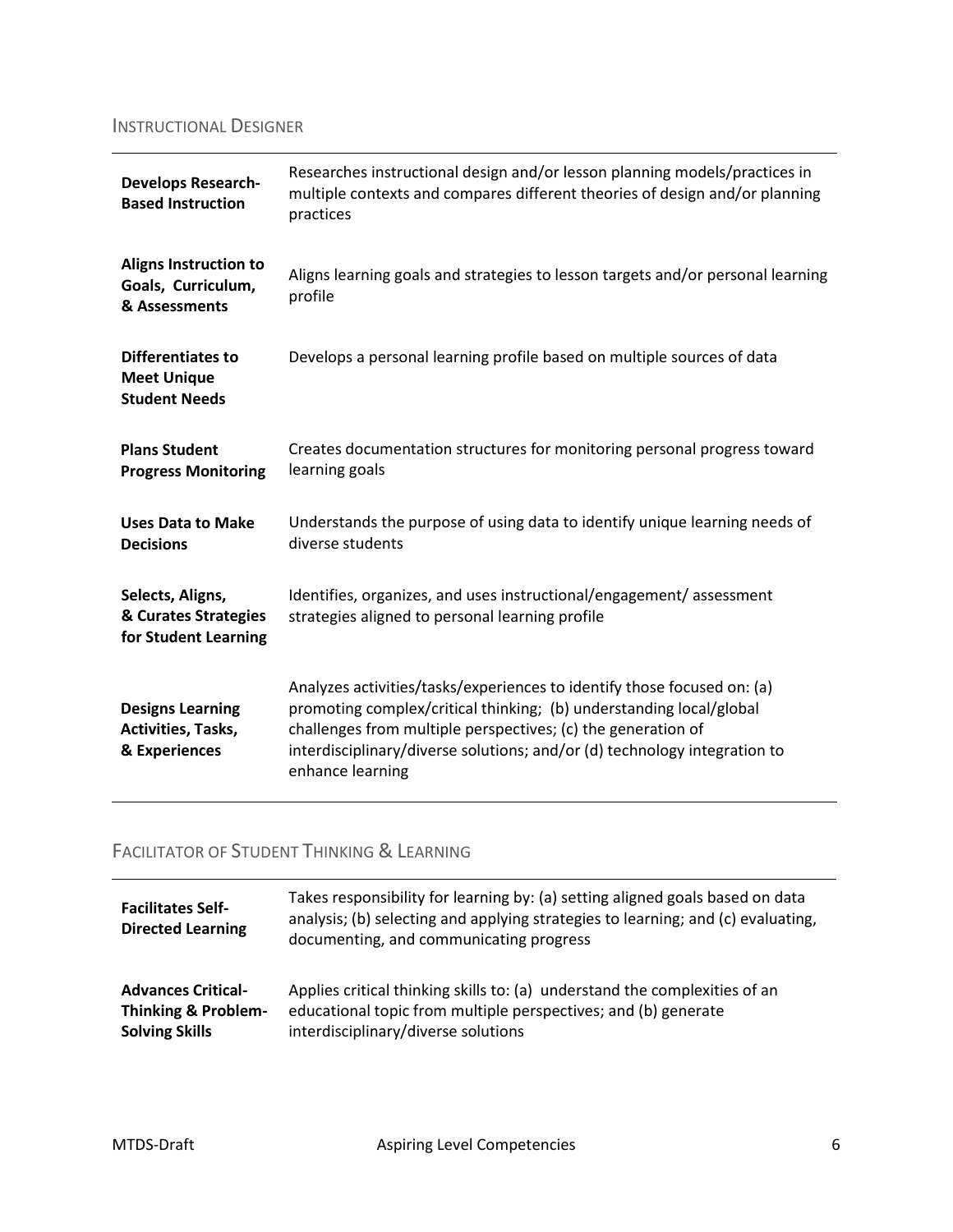### FACILITATOR OF STUDENT THINKING & LEARNING (CONTINUED)

| <b>Promotes</b><br><b>Connection of Prior</b><br><b>Knowledge to New</b><br><b>Information</b> | Connects prior knowledge with new information to: (a) challenge<br>conventional assumptions and standard approaches; (b) connect ideas; (c)<br>solve problems; and/or (d) draw new conclusions      |
|------------------------------------------------------------------------------------------------|-----------------------------------------------------------------------------------------------------------------------------------------------------------------------------------------------------|
| <b>Facilitates Student</b><br><b>Inquiry &amp; Research</b>                                    | Conducts an inquiry and/or research project about current local/global issues<br>using discipline-specific standards of evidence, methods of inquiry, and forms<br>of communication                 |
| <b>Fosters Student</b><br>Communication<br>& Expression                                        | Participates in opportunities to direct their own expression through speaking,<br>writing, creating, and other media                                                                                |
| <b>Promotes Student</b><br><b>Use of Technology</b><br>& Media Tools                           | Creates a curated collection of educational technology and media<br>communication tools designed to promote collaboration, communication,<br>problem-solving, and the creation of original products |
| <b>Engages Students in</b><br>Content                                                          | Analyzes their own learning experiences to identify characteristics of<br>engagement and level of thinking                                                                                          |

#### REFLECTIVE LEARNER

| <b>Increases Knowledge</b><br>& Skill Through<br><b>Professional Learning</b> | Learns about teaching and learning through research and/or observation and<br>applies knowledge to real-world educational problems with multiple<br>perspectives to generate solutions that improve the profession, community,<br>and world |
|-------------------------------------------------------------------------------|---------------------------------------------------------------------------------------------------------------------------------------------------------------------------------------------------------------------------------------------|
| <b>Engages in On-going</b><br><b>Reflective Practice</b>                      | Understands the meaning of reflective teaching practice and can explain the<br>importance and/or benefits of being a reflective practitioner                                                                                                |
| <b>Evaluates</b><br><b>Effectiveness of</b><br><b>Instruction</b>             | Evaluates effectiveness of classroom activities, tasks, strategies, experiences,<br>and assessment formats in improving learning and performance                                                                                            |
| <b>Sets Growth Goals</b>                                                      | Reviews Missouri Teacher Standards/Growth Guides and/or MTDS<br>Competency Progressions to identify areas of strength and/or opportunities<br>for growth                                                                                    |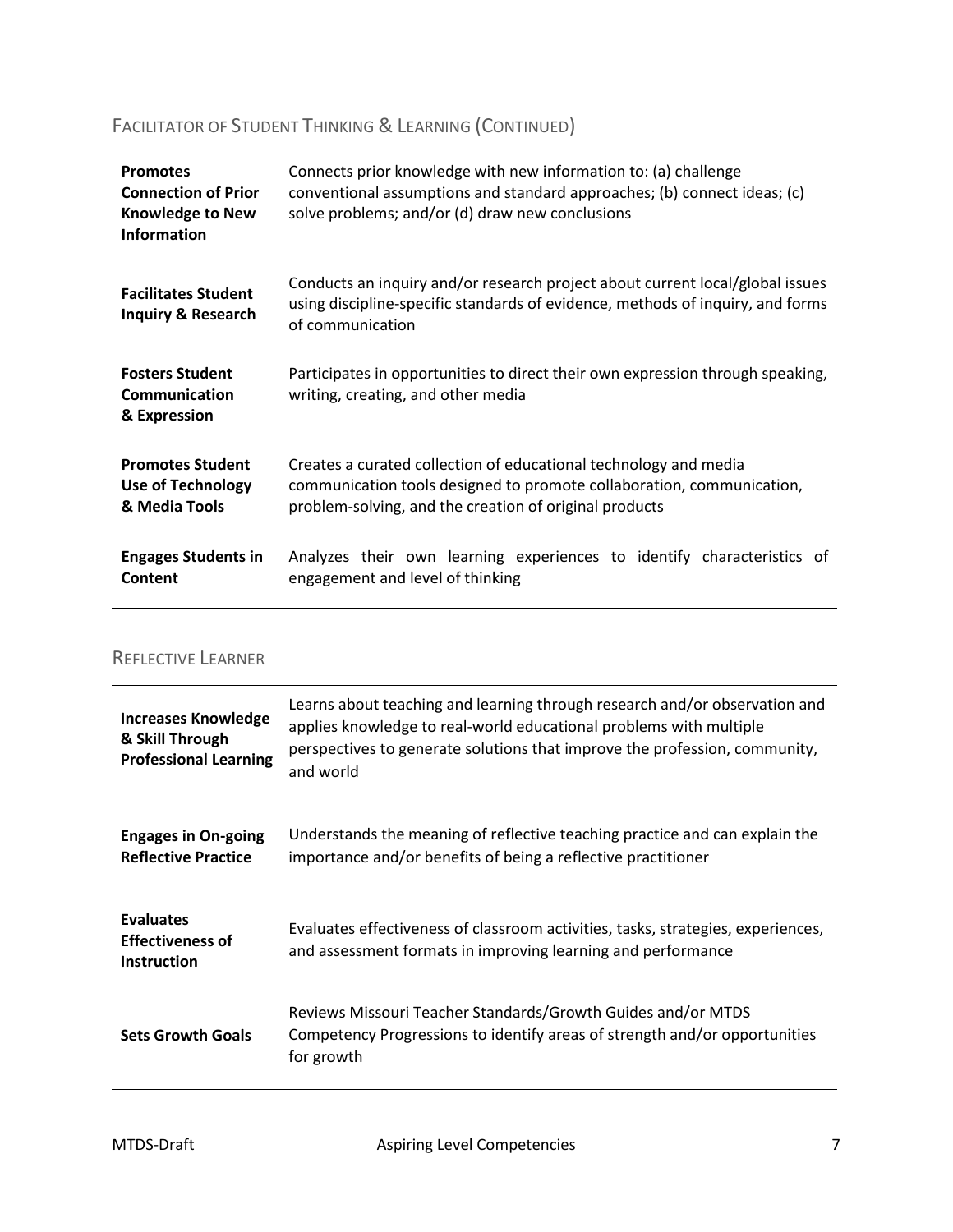#### PROFESSIONAL

| Understands<br>& Promotes the<br><b>Profession</b>                               | Gains awareness of (a) teaching philosophies; (b) standards/competencies<br>and codes of conduct of teaching; (c) student/teacher<br>organizations/associations; and (d) the value of education      |
|----------------------------------------------------------------------------------|------------------------------------------------------------------------------------------------------------------------------------------------------------------------------------------------------|
| <b>Supports School</b><br><b>District Vision,</b><br><b>Mission, &amp; Goals</b> | Understands the development and use of district vision, mission, and goals,<br>and serves as an active contributor within the school community                                                       |
| <b>Demonstrates</b><br><b>Professional Growth</b><br>& Development               | Demonstrates new learning (e.g. reflective journaling, personal learning<br>profile, data collection(s), artifacts, media, presentations, etc.)                                                      |
| <b>Communicates</b><br><b>Professionally</b>                                     | Distinguishes between formal and informal modes of communication;<br>discusses issues regarding ethical communication and confidentiality; and<br>uses professional speaking and writing conventions |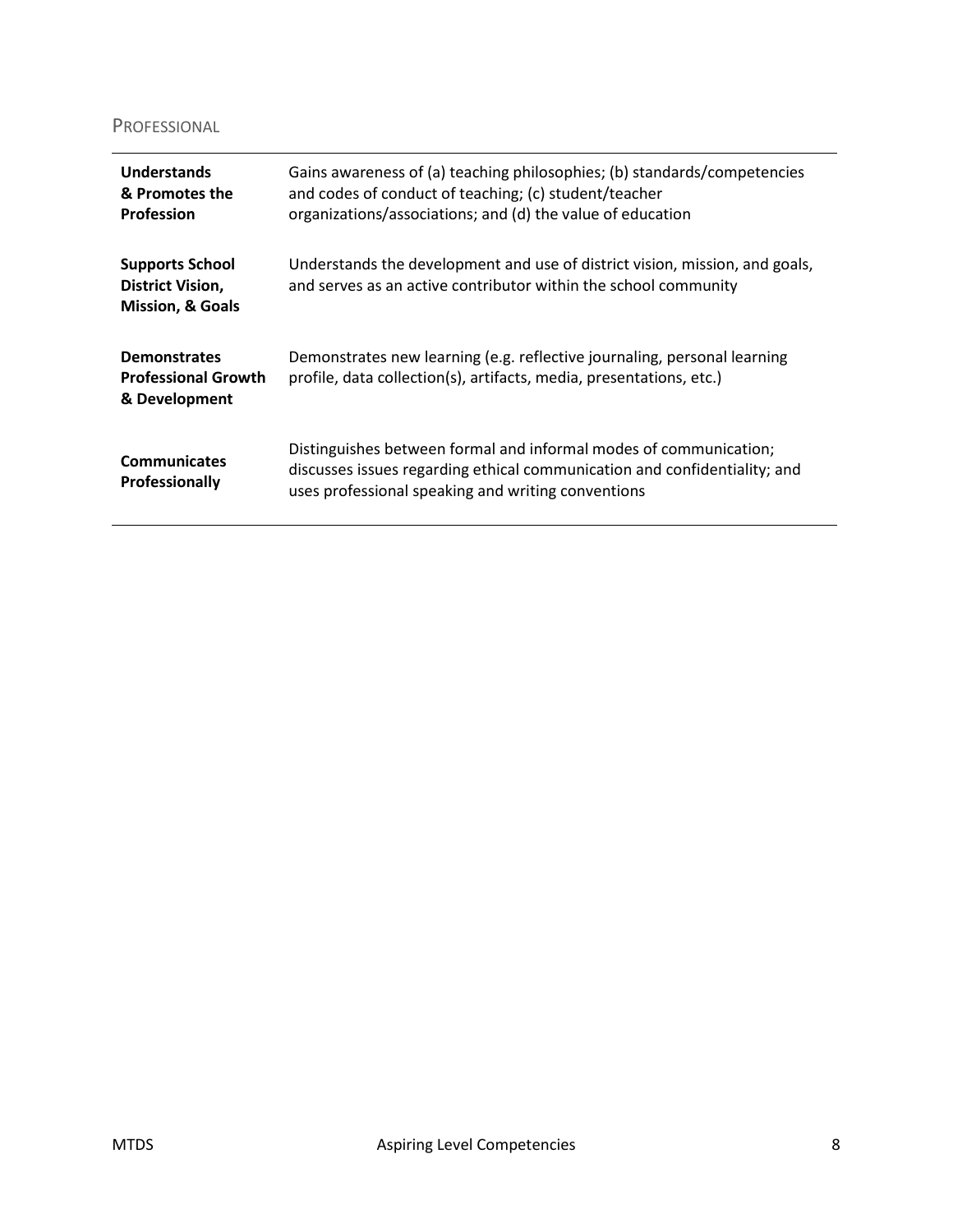## <span id="page-8-0"></span>Preparing Level Competencies

#### COMMUNITY BUILDER

| <b>Promotes Diversity</b>                     | Investigates issues from multiple perspectives and identifies the role of                                                                                        |
|-----------------------------------------------|------------------------------------------------------------------------------------------------------------------------------------------------------------------|
| <b>Sensitivity</b>                            | personal bias in developing diversity sensitivity.                                                                                                               |
| <b>Builds Relationships</b><br>& Culture      | Observes classroom, school, and/or community culture and develops<br>culturally responsive relationships and a communication plan to support<br>student outcomes |
| Works in a<br><b>Community of</b><br>Practice | Participates in collaborative meetings to enhance student learning                                                                                               |
| <b>Accesses &amp; Builds</b>                  | Works with cooperating teacher and university supervisor to understand the                                                                                       |
| <b>Systemic Services</b>                      | importance of systemic services/supports within the classroom, school,                                                                                           |
| & Supports                                    | district, and/or community in meeting student needs                                                                                                              |

#### CLASSROOM MANAGER

| <b>Manages Behavior</b>                                          | Understands research-based: (a) behavior management, (b) effective<br>classroom practices, and (c) strategies for discouraging inappropriate<br>behaviors                                                                                                                                                                                                 |
|------------------------------------------------------------------|-----------------------------------------------------------------------------------------------------------------------------------------------------------------------------------------------------------------------------------------------------------------------------------------------------------------------------------------------------------|
| <b>Creates &amp; Manages</b><br>a Learning<br><b>Environment</b> | Plans classroom layouts and organizational strategies designed to: (a)<br>promote student interaction; (b) meet student needs and well-being; (c)<br>minimize disruption; (d) allow teacher movement for monitoring student<br>progress and productivity; (e) increase & manage student productivity; and<br>(f) encourage self-directed student learning |
| <b>Monitors Progress</b><br><b>Toward Goals</b>                  | Understands methods and strategies for monitoring student developmental<br>growth and academic progress, including the use of assessment strategies,<br>success criteria, rubrics, scoring, guides, performance analysis, etc.                                                                                                                            |
| <b>Communicates</b><br><b>Progress Toward</b><br>Goals           | Maintains accurate and confidential student records and understands<br>methods for communicating progress towards meeting learning goals to<br>communicate student progress to students                                                                                                                                                                   |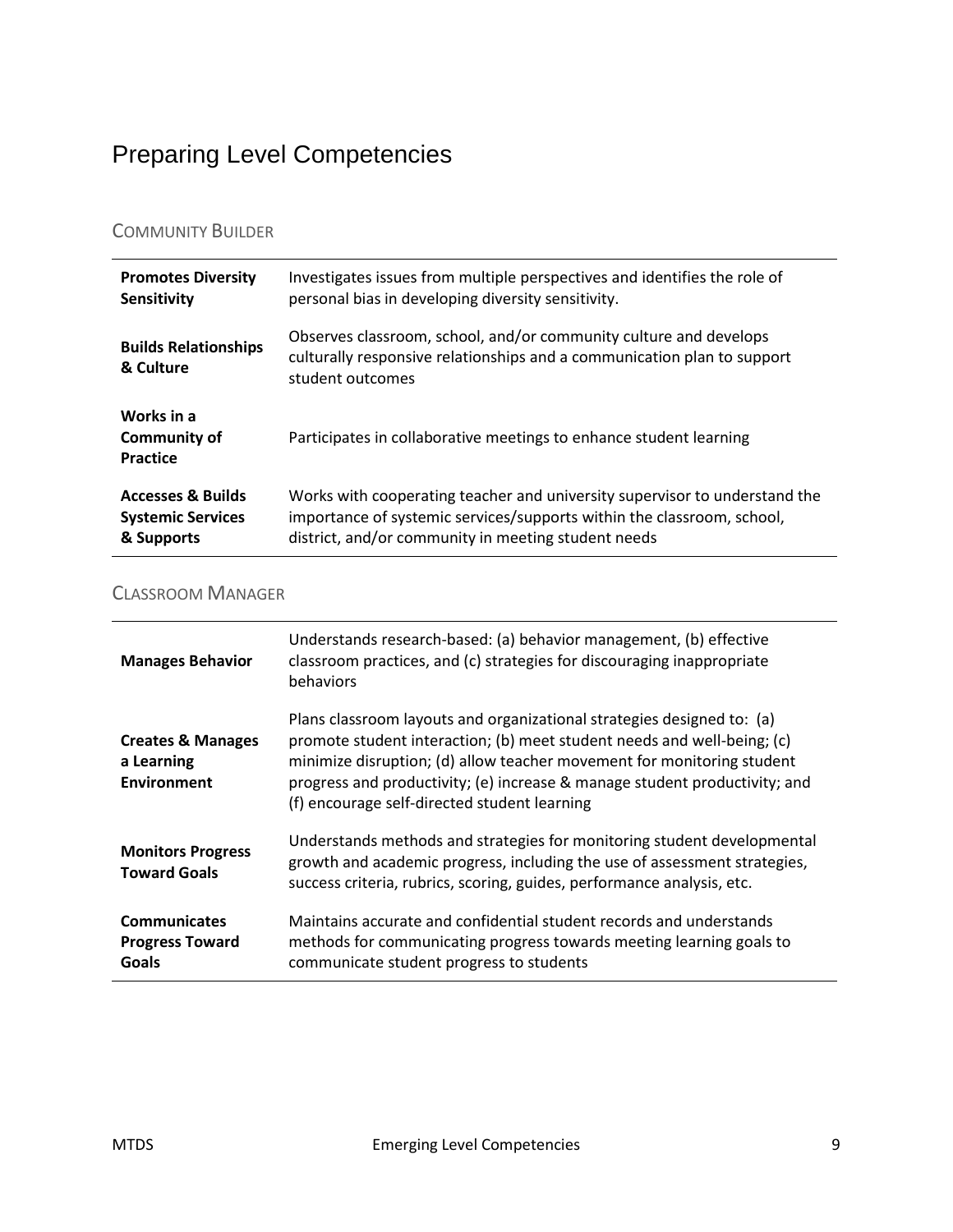### INSTRUCTIONAL DESIGNER

| <b>Develops Research-</b><br><b>Based Instruction</b>                     | Understands research-based lesson planning models/practices, including the<br>use of theories and models of development and learning                                                                                                                                                                                                                                            |
|---------------------------------------------------------------------------|---------------------------------------------------------------------------------------------------------------------------------------------------------------------------------------------------------------------------------------------------------------------------------------------------------------------------------------------------------------------------------|
| <b>Aligns Instruction to</b><br>Goals, Curriculum,<br>& Assessments       | Aligns: (a) lesson plans to learning theory and best practice; (b) objectives<br>and activities to district curriculum and/or state standards; and (c) learning to<br>real-world references to meet student needs                                                                                                                                                               |
| <b>Differentiates to</b><br><b>Meet Unique</b><br><b>Student Needs</b>    | Designs lessons to meet unique needs by intentionally varying one or more of<br>the following: (a) content; (b) process; (c) product; and/or (d) environment                                                                                                                                                                                                                    |
| <b>Plans Student</b><br><b>Progress Monitoring</b>                        | Understands how to use formal and informal assessment strategies and<br>documentation structures to facilitate teacher and student monitoring of<br>progress towards learning goals                                                                                                                                                                                             |
| <b>Uses Data to Make</b><br><b>Decisions</b>                              | Explores ways to identify and use demographic/biographical data to meet<br>individual learning needs of students                                                                                                                                                                                                                                                                |
| Selects, Aligns, and<br><b>Curates Strategies</b><br>for Student Learning | Gathers research-based and/or evidence-based instructional, engagement,<br>and assessment strategies to meet student needs                                                                                                                                                                                                                                                      |
| <b>Designs Learning</b><br>Activities, Tasks, and<br><b>Experiences</b>   | Selects developmentally appropriate activities/tasks/experiences to: (a)<br>promote complex/critical thinking and/or critical examination of bias; (b)<br>encourage identification of local/global challenges from multiple<br>perspectives; (c) emphasize generation of interdisciplinary/diverse solutions;<br>and/or (d) increase technology integration to enhance learning |

### FACILITATOR OF STUDENT THINKING & LEARNING

| <b>Facilitates Self-</b><br><b>Directed Learning</b>                                           | Understands authentic learning strategies, including providing opportunities<br>for: (a) student self-monitoring; (b) self-reflection; and/or (c) self-directed<br>learning                                          |
|------------------------------------------------------------------------------------------------|----------------------------------------------------------------------------------------------------------------------------------------------------------------------------------------------------------------------|
| <b>Advances Critical-</b><br><b>Thinking &amp; Problem-</b><br><b>Solving Skills</b>           | Plans opportunities for students to: (a) analyze; (b) post higher-order<br>questions; (c) discuss problems from multiple perspectives; and (d) convey<br>their ideas and/or solutions through product and/or process |
| <b>Promotes</b><br><b>Connection of Prior</b><br><b>Knowledge to New</b><br><b>Information</b> | Connects new learning to students' ways of thinking and learning                                                                                                                                                     |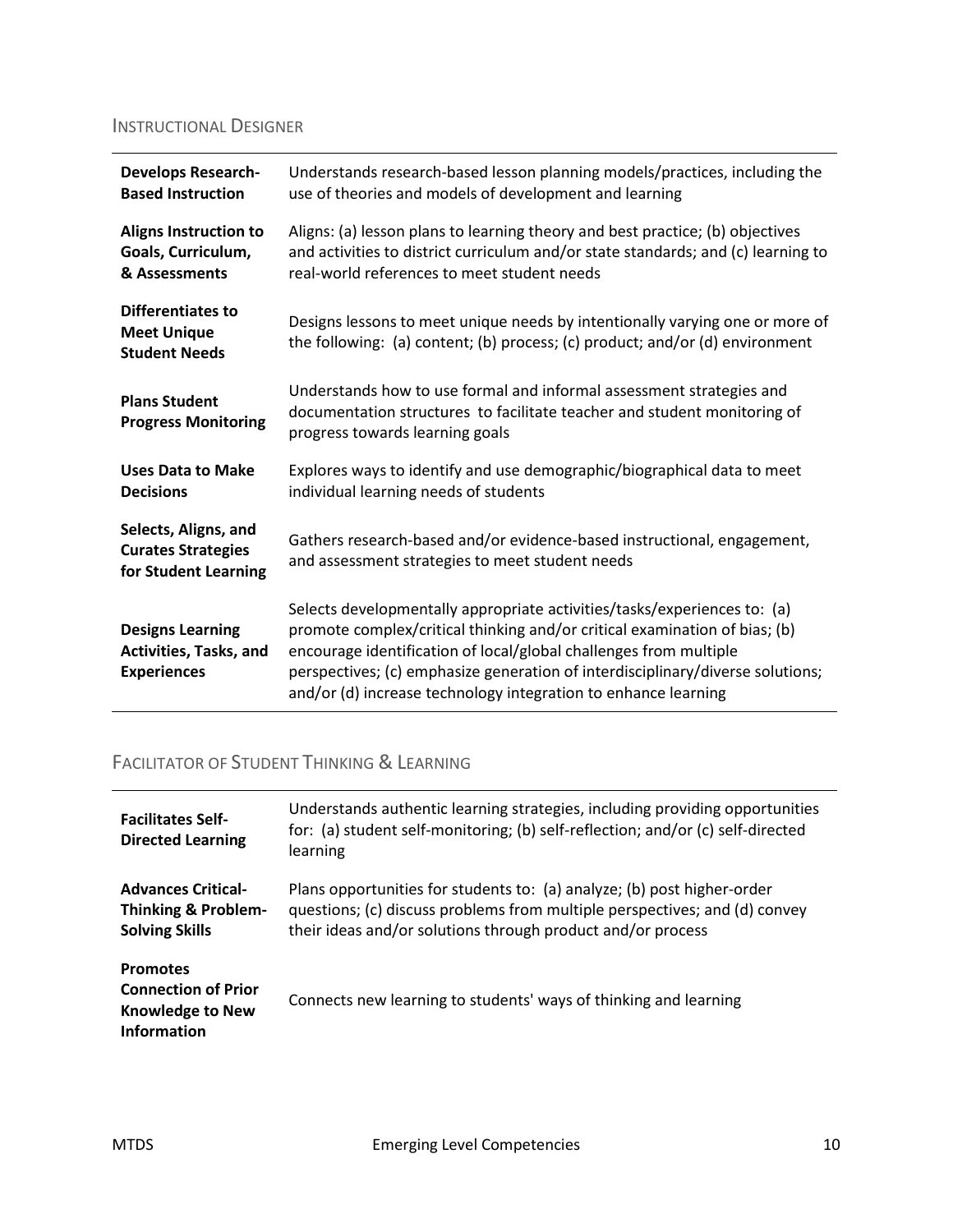### FACILITATOR OF STUDENT THINKING & LEARNING (CONTINUED)

| <b>Facilitates Student</b>                                    | Understands: (a) student inquiry approaches, (b) research methodologies,                                                                                                                                                                                                                |
|---------------------------------------------------------------|-----------------------------------------------------------------------------------------------------------------------------------------------------------------------------------------------------------------------------------------------------------------------------------------|
| <b>Inquiry &amp; Research</b>                                 | and (c) standards of evidence of the discipline                                                                                                                                                                                                                                         |
| <b>Fosters Student</b><br>Communication<br>& Expression       | Understands student free-expression rights and limitations                                                                                                                                                                                                                              |
| <b>Promotes Student</b><br>Use of Technology<br>& Media Tools | Gathers and uses resources and technologies designed to promote: (a)<br>collaboration, communication, problem-solving, and the creation of original<br>products; and (b) student use of new knowledge and technological skills to<br>predict, connect ideas, and raise/answer questions |
| <b>Engages Students</b>                                       | Defines student engagement and understands engaging qualities of work,                                                                                                                                                                                                                  |
| in Content                                                    | higher-level thinking, and high-yield instructional strategies                                                                                                                                                                                                                          |

#### REFLECTIVE LEARNER

| <b>Increases Knowledge</b><br>& Skill Through<br><b>Professional Learning</b> | Builds content knowledge, analyzes pedagogical theories, and explains the<br>role of education in fostering innovation, solving local/global challenges, and<br>ensuring a healthy democracy |
|-------------------------------------------------------------------------------|----------------------------------------------------------------------------------------------------------------------------------------------------------------------------------------------|
| <b>Engages in On-going</b><br><b>Reflective Practice</b>                      | Reflects on practice, focusing on: (a) the effectiveness of a lesson based on<br>student learning and engagement; and (b) the impact of personal bias on<br>student learning                 |
| <b>Evaluates</b><br><b>Effectiveness of</b><br><b>Instruction</b>             | Gathers basic information about the effectiveness of a lesson and revises<br>plans based on student learning and engagement                                                                  |
| <b>Sets Growth Goals</b>                                                      | Selects a growth goal based on the Missouri Teacher Standards/Growth<br>Guides and/or MTDS Competency Progressions                                                                           |

#### PROFESSIONAL

| <b>Understands</b><br>& Promotes<br>the Profession | Understands: (a) major philosophies of education; (b) Missouri Teacher<br>Standards/Competencies and codes of conduct of teaching; (c) aspects of<br>teacher associations (e.g. mission, advocacy, and membership benefits) and<br>their role in supporting teachers; and (d) the role of state and federal<br>governmental bodies (e.g. Department of Elementary and Secondary<br>Education and US Department of Education) |
|----------------------------------------------------|------------------------------------------------------------------------------------------------------------------------------------------------------------------------------------------------------------------------------------------------------------------------------------------------------------------------------------------------------------------------------------------------------------------------------|
|----------------------------------------------------|------------------------------------------------------------------------------------------------------------------------------------------------------------------------------------------------------------------------------------------------------------------------------------------------------------------------------------------------------------------------------------------------------------------------------|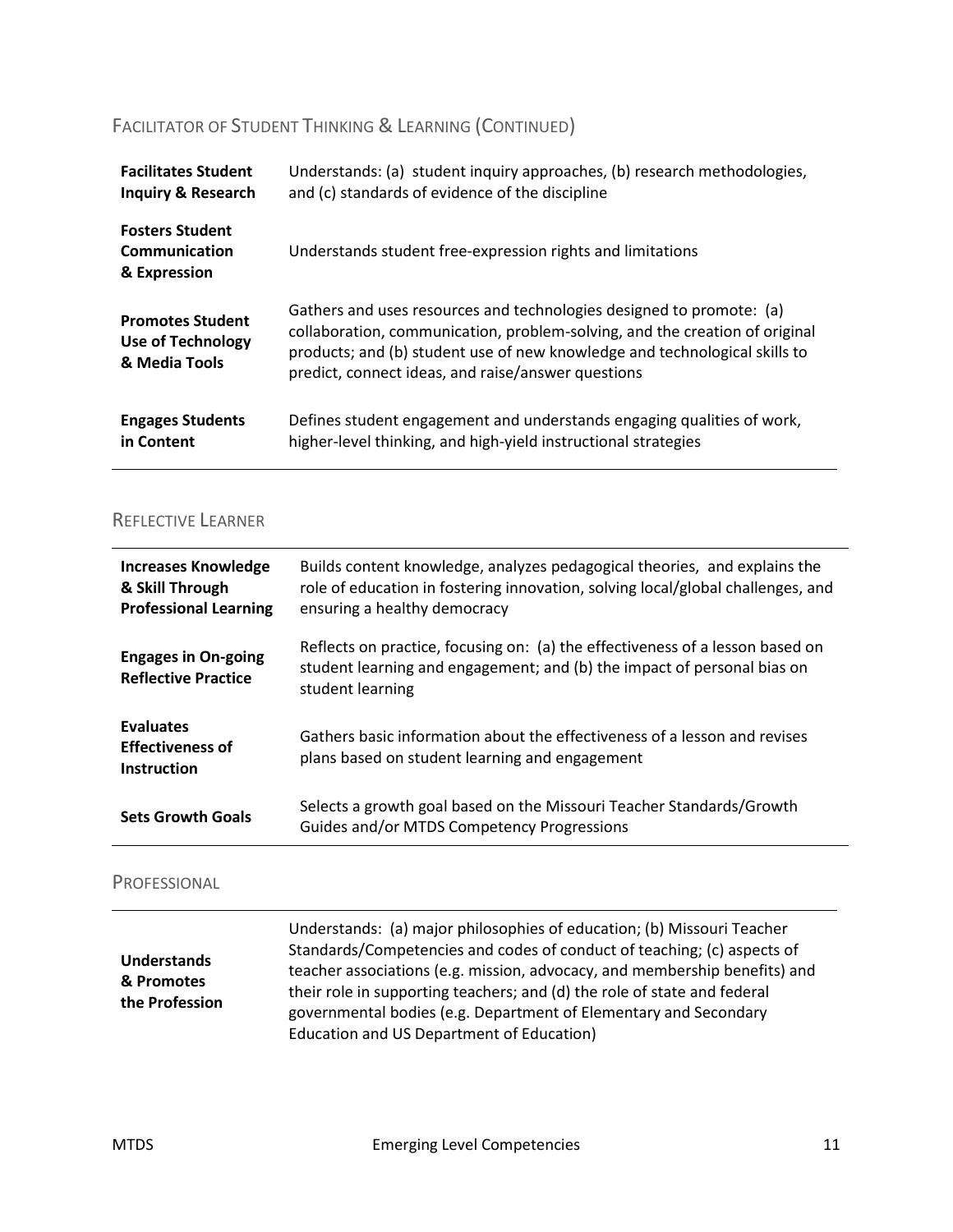### PROFESSIONAL (CONTINUED)

| <b>Supports School</b>                                             | Understands differences between vision, mission, values, and goals; and                                                           |
|--------------------------------------------------------------------|-----------------------------------------------------------------------------------------------------------------------------------|
| <b>District Vision,</b>                                            | explains the role of a teacher in supporting a school district's vision, mission,                                                 |
| <b>Mission, &amp; Goals</b>                                        | values and goals                                                                                                                  |
| <b>Demonstrates</b><br><b>Professional Growth</b><br>& Development | Demonstrates the use of ongoing self-assessment and reflection strategies to<br>support new learning and professional improvement |
| <b>Communicates</b>                                                | Understands professional, ethical, and confidential communication and                                                             |
| Professionally                                                     | record- keeping; and uses formal modes of communication professionally                                                            |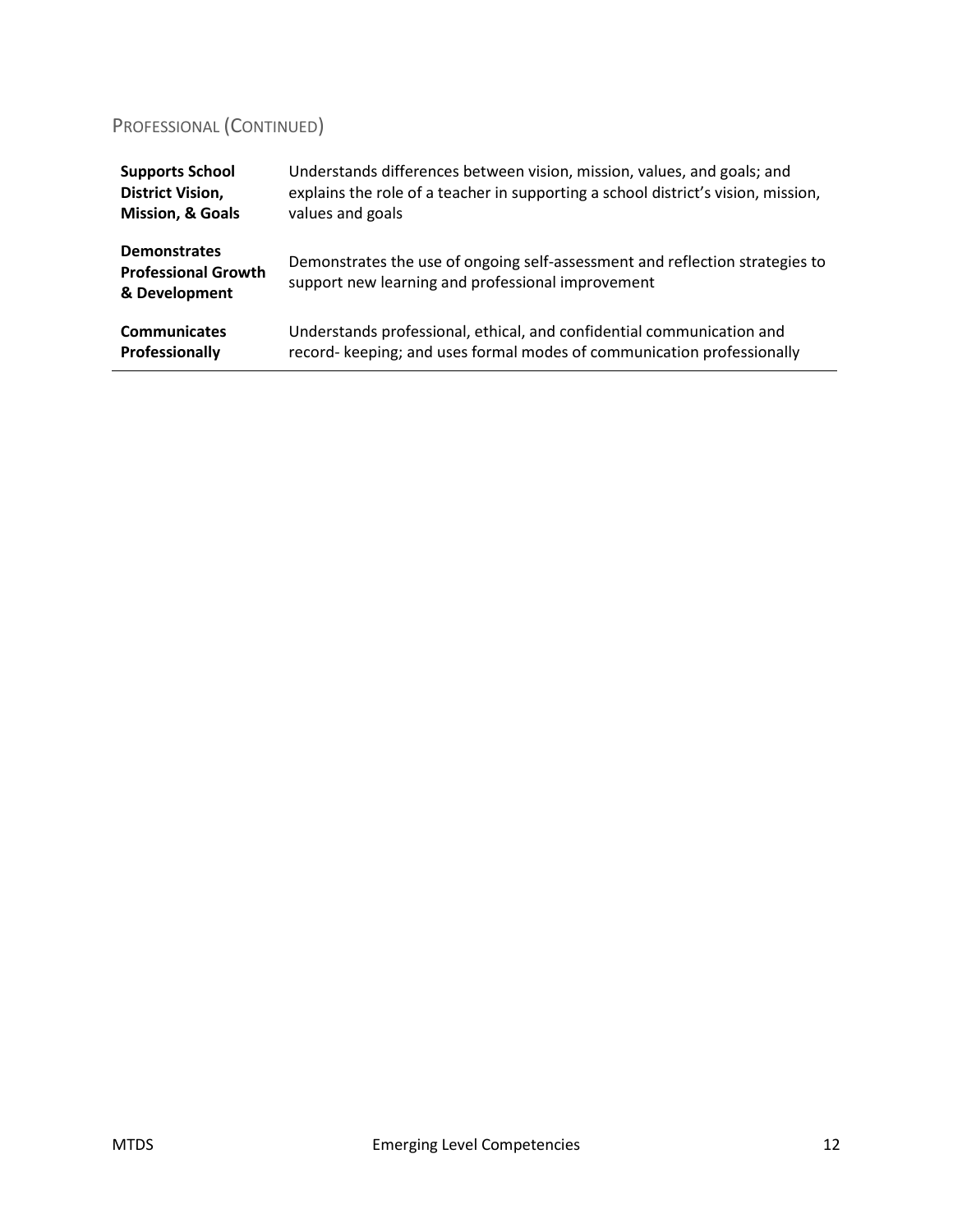## <span id="page-12-0"></span>Emerging Level Competencies

#### COMMUNITY BUILDER

| <b>Promotes Diversity</b>                                              | Promotes respect for all and fosters student development of diversity                                                                                                                                |
|------------------------------------------------------------------------|------------------------------------------------------------------------------------------------------------------------------------------------------------------------------------------------------|
| Sensitivity                                                            | sensitivity                                                                                                                                                                                          |
| <b>Builds Relationships</b>                                            | Recognizes school and community culture and creates culturally responsive                                                                                                                            |
| & Culture                                                              | relationships built on trust and mutual respect for all                                                                                                                                              |
| <b>Works in a Community</b><br>of Practice                             | With a mentor, participates in a community of practice to share evidence of<br>effectiveness and progress towards curricular goals, plan curricular revisions,<br>and discuss meeting student needs. |
| <b>Accesses &amp; Builds</b><br><b>Systemic Services</b><br>& Supports | With a mentor, identifies and/or accesses systemic services/supports within<br>the classroom, school, district, and/or community to meet student needs.                                              |

#### CLASSROOM MANAGER

| <b>Manages Behavior</b>                                               | With a mentor, develops research-based (a) classroom behavior expectations<br>and (b) effective classroom practices; and implements strategies to<br>discourage inappropriate behaviors and methods for identifying students<br>needing more intensive behavioral support.                                                                                                             |
|-----------------------------------------------------------------------|----------------------------------------------------------------------------------------------------------------------------------------------------------------------------------------------------------------------------------------------------------------------------------------------------------------------------------------------------------------------------------------|
| <b>Creates and</b><br><b>Manages a Learning</b><br><b>Environment</b> | Implements classroom layouts and organizational strategies that include<br>structures designed to: (a) promote student interaction; (b) meet student<br>needs and well-being; (c) minimize disruption; (d) allow teacher movement<br>for monitoring student progress and productivity; (e) increase & manage<br>student productivity; and (f) encourage self-directed student learning |
| <b>Monitors Progress</b>                                              | Gathers information during lessons about student progress towards lesson                                                                                                                                                                                                                                                                                                               |
| <b>Toward Goals</b>                                                   | learning targets and modifies strategies to meet student needs                                                                                                                                                                                                                                                                                                                         |
| <b>Communicates</b>                                                   | Uses samples of student work, success criteria, rubrics, performance analysis,                                                                                                                                                                                                                                                                                                         |
| <b>Progress Toward</b>                                                | evidence of performance, etc. to communicate student progress towards                                                                                                                                                                                                                                                                                                                  |
| Goals                                                                 | learning goals to students, colleagues, and parents.                                                                                                                                                                                                                                                                                                                                   |

### INSTRUCTIONAL DESIGNER

| <b>Develops Research-</b> | Uses research-based lesson planning formats/practices to plan lessons that                                                              |
|---------------------------|-----------------------------------------------------------------------------------------------------------------------------------------|
| <b>Based Instruction</b>  | include: (a) lesson targets; (b) activities/tasks/experiences; (c) research-                                                            |
|                           | proven and/or evidence-based strategies; and (d) methods for<br>monitoring/communicating student progress towards meeting lesson target |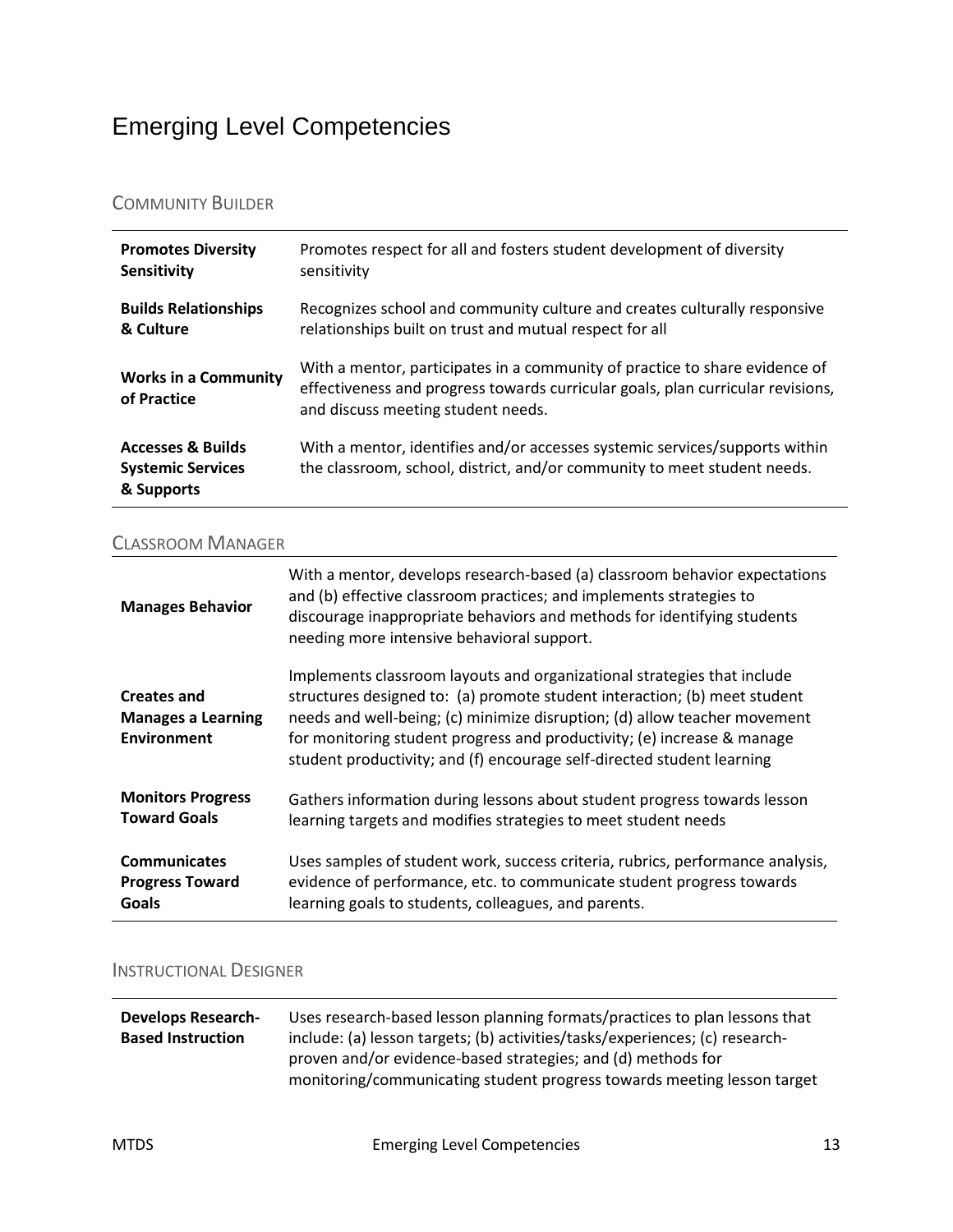### INSTRUCTIONAL DESIGNER (CONTINUED)

| <b>Aligns Instruction to</b>                                            | Aligns: (a) lesson targets to state/district standards/objectives; (b) success                                                                                                                                                                                                                                                                                                                                |
|-------------------------------------------------------------------------|---------------------------------------------------------------------------------------------------------------------------------------------------------------------------------------------------------------------------------------------------------------------------------------------------------------------------------------------------------------------------------------------------------------|
| Goals, Curriculum,                                                      | criteria to lesson targets; and (c) planning/delivery/assessment to clear                                                                                                                                                                                                                                                                                                                                     |
| & Assessments                                                           | learning goals                                                                                                                                                                                                                                                                                                                                                                                                |
| <b>Differentiates to</b><br><b>Meet Unique</b><br><b>Student Needs</b>  | Plans lesson variations to (a) content; (b) process; (c) product; and/or (d)<br>environment based on analysis of student needs                                                                                                                                                                                                                                                                                |
| <b>Plans Student</b>                                                    | Plans formal/informal assessment strategies and documentation structures                                                                                                                                                                                                                                                                                                                                      |
| <b>Progress Monitoring</b>                                              | to check and record understanding of learning goals during instruction                                                                                                                                                                                                                                                                                                                                        |
| <b>Uses Data to Make</b><br><b>Decisions</b>                            | With a mentor, uses performance and demographic and/or biographical data<br>to determine needs of groups of students and plans instruction to meet<br>student needs.                                                                                                                                                                                                                                          |
| Selects, Aligns,                                                        | With a mentor, selects research-prove and evidence-based instructional,                                                                                                                                                                                                                                                                                                                                       |
| & Curates Strategies                                                    | engagement, and assessment strategies that align to learning goals and meet                                                                                                                                                                                                                                                                                                                                   |
| for Student Learning                                                    | student needs.                                                                                                                                                                                                                                                                                                                                                                                                |
| <b>Designs Learning</b><br>Activities, Tasks, and<br><b>Experiences</b> | Plans individual, group, and/or cooperative activities, tasks, and/or<br>experiences focused on: (a) promoting complex and/or critical thinking and<br>critical examination of bias; (b) identifying local/global challenges from<br>multiple perspectives; (c) selecting interdisciplinary/diverse solutions; (d)<br>technology integration to enhance learning; and/or (e) increasing learner<br>expression |

### FACILITATOR OF STUDENT THINKING & LEARNING

| <b>Facilitates Self-</b><br><b>Directed Learning</b>                                           | Provides students with feedback, appropriate goals, and strategies and<br>facilitates opportunities for student reflection on learning based on evidence<br>of performance |
|------------------------------------------------------------------------------------------------|----------------------------------------------------------------------------------------------------------------------------------------------------------------------------|
| <b>Advances Critical-</b>                                                                      | Facilitates opportunities in which students analyze, pose higher-order                                                                                                     |
| <b>Thinking &amp; Problem-</b>                                                                 | questions, discuss problems from multiple perspectives and convey their                                                                                                    |
| <b>Solving Skills</b>                                                                          | ideas and/or solutions through product and/or process                                                                                                                      |
| <b>Promotes</b><br><b>Connection of Prior</b><br><b>Knowledge to New</b><br><b>Information</b> | Identifies student prior knowledge and ways of thinking and learning and<br>makes connections to content                                                                   |
| <b>Facilitates Student</b>                                                                     | Models for or instructs students on the use of basic inquiry and research                                                                                                  |
| <b>Inquiry &amp; Research</b>                                                                  | strategies                                                                                                                                                                 |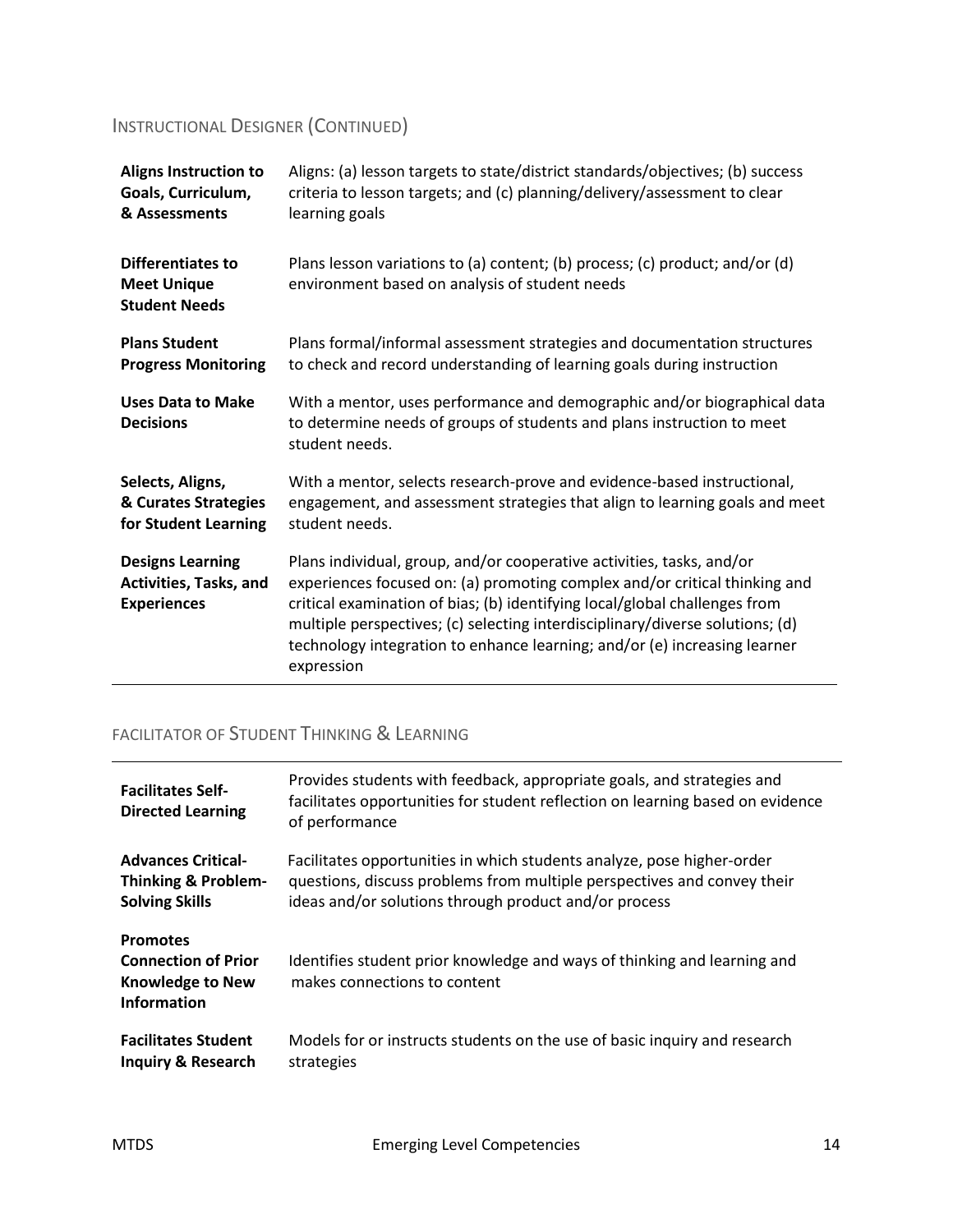### FACILITATOR OF STUDENT THINKING & LEARNING (CONTINUED)

| <b>Fosters Student</b>                                               | Classroom activities include opportunities for learner expression in writing,                                                                            |
|----------------------------------------------------------------------|----------------------------------------------------------------------------------------------------------------------------------------------------------|
| Communication                                                        | listening, and the use of other media that adhere to district policy and student                                                                         |
| & Expression                                                         | free-expression rights                                                                                                                                   |
| <b>Promotes Student</b><br><b>Use of Technology</b><br>& Media Tools | Models and directs independent student use of technology and media<br>communication tools or utilizes technology for delivery of information to students |
| <b>Engages Students</b>                                              | Evaluates lessons to identify engaging qualities of work, higher level thinking, and                                                                     |
| in Content                                                           | high-yield instructional strategies                                                                                                                      |

### REFLECTIVE LEARNER

| <b>Increases Knowledge</b><br>& Skill Through<br><b>Professional Learning</b> | Gathers information, resources, and strategies from observing master<br>teachers, collaborating with mentor, and attending a beginning teacher<br>assistance program                                                                                                                                                          |
|-------------------------------------------------------------------------------|-------------------------------------------------------------------------------------------------------------------------------------------------------------------------------------------------------------------------------------------------------------------------------------------------------------------------------|
| <b>Engages in On-going</b><br><b>Reflective Practice</b>                      | Reflects on- practice, focusing on: (a) efforts to learn school and community<br>culture; (b) use of strategies to promote mutual respect; (c) level of<br>technology and media communication usage (e.g. SAMR/TIMS); (d)<br>effectiveness of classroom management; and (e) level of empathy towards<br>meeting student needs |
| <b>Evaluates</b><br><b>Effectiveness of</b><br><b>Instruction</b>             | With a mentor, practices analyzing student data to evaluate the effectiveness<br>of instruction.                                                                                                                                                                                                                              |
| <b>Sets Growth Goals</b>                                                      | With a mentor, sets a growth goal based on district evaluation criteria,<br>Missouri Teacher Standards indicators, and/or MTDS competency<br>progressions; and identifies aligned research-proven strategies to support<br>teacher growth.                                                                                    |

#### PROFESSIONAL

|                | Aligns practices to Missouri Teacher Standards/Competencies, professional     |
|----------------|-------------------------------------------------------------------------------|
| Understands    | codes of conduct, and district policies/procedures; considers the benefits of |
| & Promotes     | professional association membership; develops a personal philosophy of        |
| the Profession | teaching; and gains awareness of regional professional educational            |
|                | communities (e.g. RPDCs)                                                      |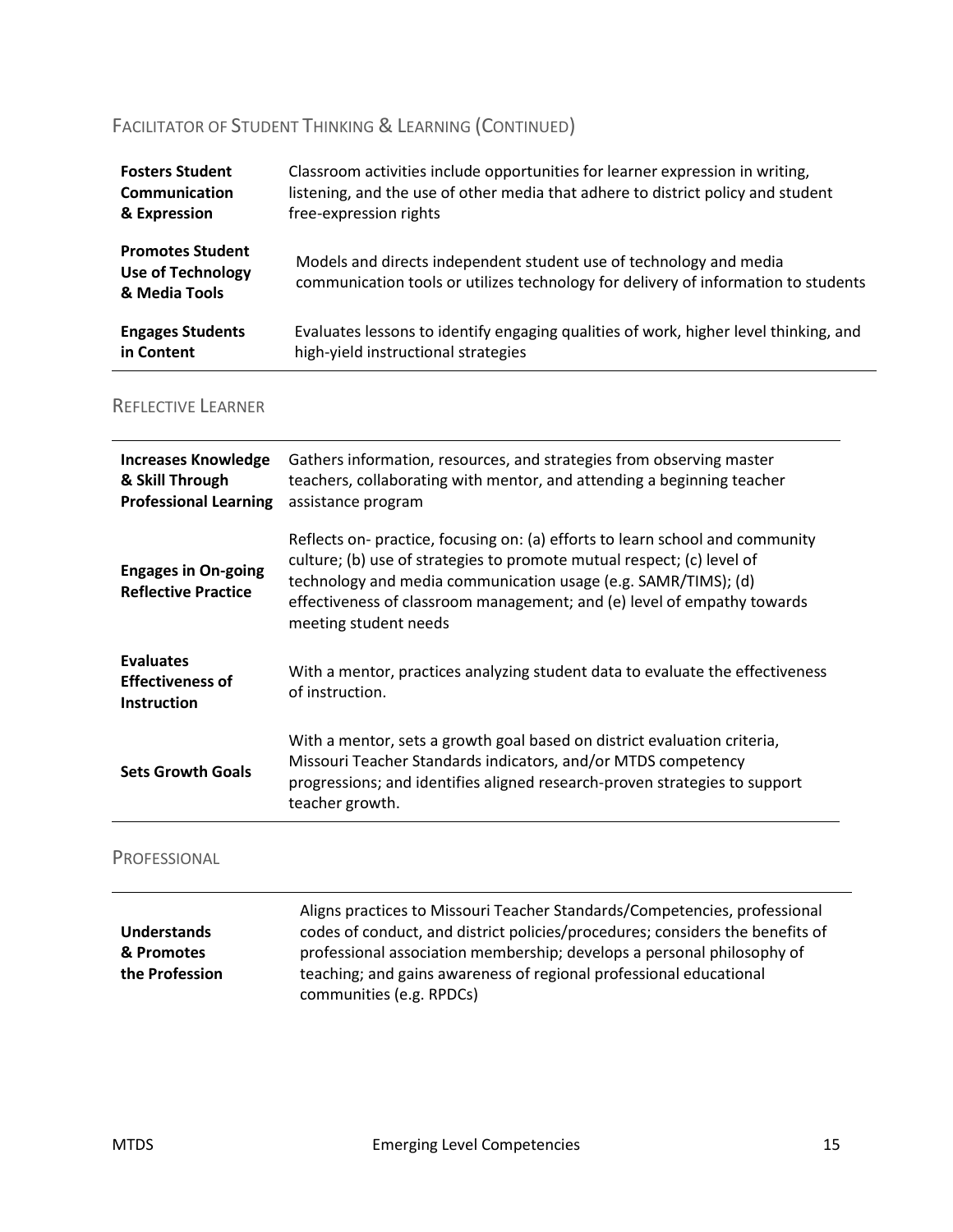### PROFESSIONAL (CONTINUED)

| <b>Communicates</b><br><b>Professionally</b>                                     | Delivers accurate school district messaging to students, families, and<br>colleagues and maintains accurate professional records and confidentiality as<br>warranted                                                                           |
|----------------------------------------------------------------------------------|------------------------------------------------------------------------------------------------------------------------------------------------------------------------------------------------------------------------------------------------|
| <b>Demonstrates</b><br><b>Professional Growth</b><br>& Development               | With a mentor, participates in induction programming aligned to the state's<br>mentor standards and BTAP guidelines and documents activities and<br>professional growth/development (e.g. mentor logs, professional<br>development plan, etc). |
| <b>Supports School</b><br><b>District Vision,</b><br><b>Mission, &amp; Goals</b> | Understands the district vision, mission, values and goals and incorporates<br>them into the classroom                                                                                                                                         |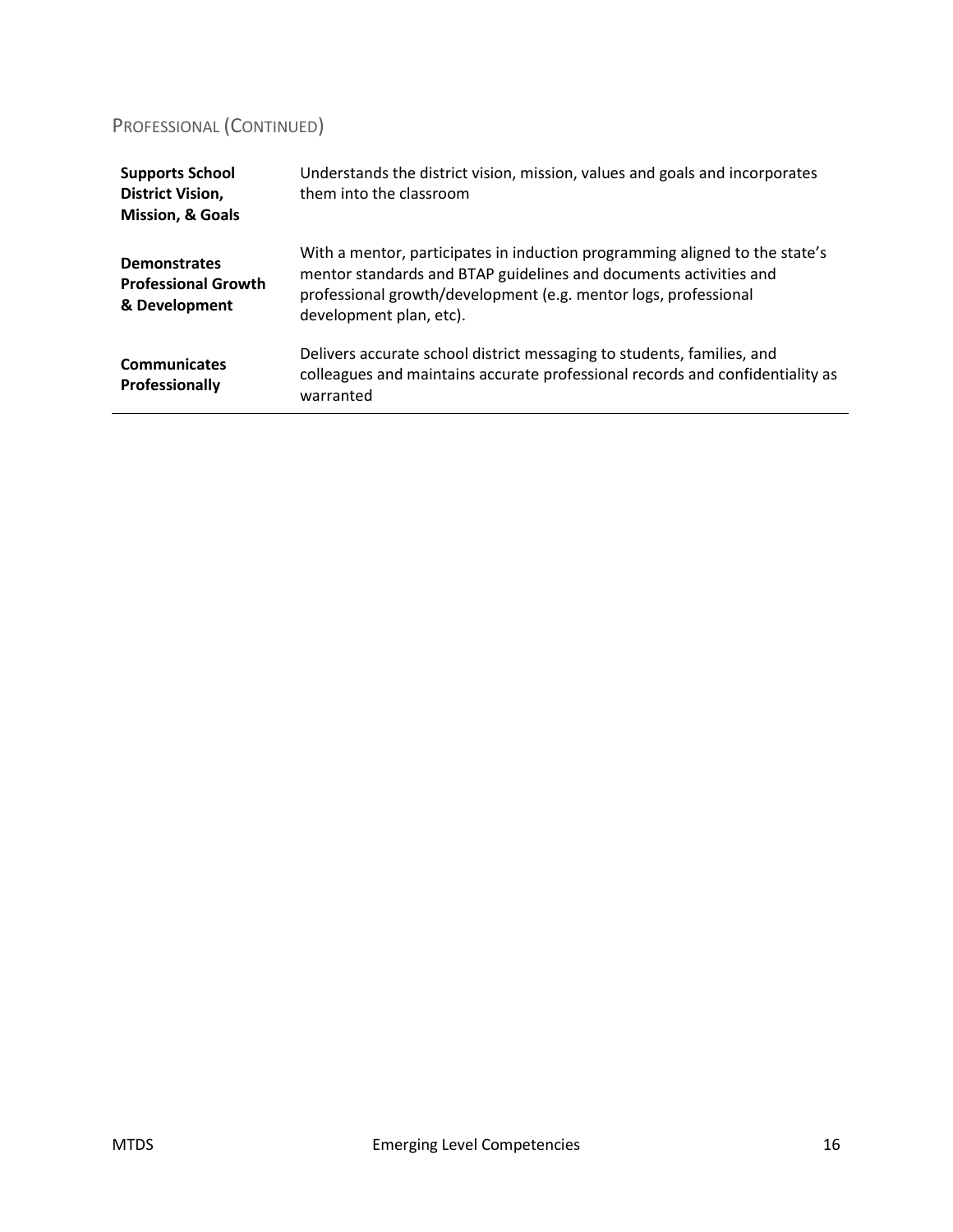## <span id="page-16-0"></span>Developing Level Competencies

### COMMUNITY BUILDER

| <b>Promotes Diversity</b>                     | Facilitates student exploration of issues from multiple perspectives to foster                                                                                                     |
|-----------------------------------------------|------------------------------------------------------------------------------------------------------------------------------------------------------------------------------------|
| Sensitivity                                   | development of diversity sensitivity and respect for all                                                                                                                           |
| <b>Builds Relationships</b><br>& Culture      | Facilitates student discussions and evaluations of classroom, school, and<br>community culture to promote understanding of the impacts of culture on<br>relationships and learning |
| Works in a<br><b>Community of</b><br>Practice | Shares innovative practices and revisions to instruction obtained from action<br>research and the use of emerging research with colleagues                                         |
| <b>Accesses &amp; Builds</b>                  | Partners with colleagues to create new family-school-community                                                                                                                     |
| <b>Systemic Services</b>                      | partnerships and/or communications to increase systemic student                                                                                                                    |
| & Supports                                    | services/supports                                                                                                                                                                  |

#### CLASSROOM MANAGER

| <b>Manages Behavior</b>                                          | Evaluates (a) implementation of classroom behavior expectations; and (b)<br>effectiveness of classroom practices and uses behavioral data for decision-<br>making                                                                                                                                                                                                                                              |
|------------------------------------------------------------------|----------------------------------------------------------------------------------------------------------------------------------------------------------------------------------------------------------------------------------------------------------------------------------------------------------------------------------------------------------------------------------------------------------------|
| <b>Creates &amp; Manages</b><br>a Learning<br><b>Environment</b> | Evaluates classroom layout and use of organizational strategies to (a)<br>promote student interaction, including the use of various grouping strategies;<br>(b) meet student needs and well-being; (c) minimize disruption; (d) allow<br>teacher movement for monitoring student progress and productivity; (e)<br>increase & manage student productivity; and (f) encourage self-directed<br>student learning |
| <b>Monitors Progress</b><br><b>Toward Goals</b>                  | Gathers and records information during instruction about individual and<br>whole class progress towards meeting lesson targets and revises strategies to<br>meet individual needs                                                                                                                                                                                                                              |
| <b>Communicates</b><br><b>Progress Toward</b><br><b>Goals</b>    | Records and shares evidence of student progress with colleagues and<br>parents, as well as with students during instruction, based on clear<br>expectations accompanied by success criteria, rubrics, scoring guides,<br>performance analysis, etc and the use of documentation structures                                                                                                                     |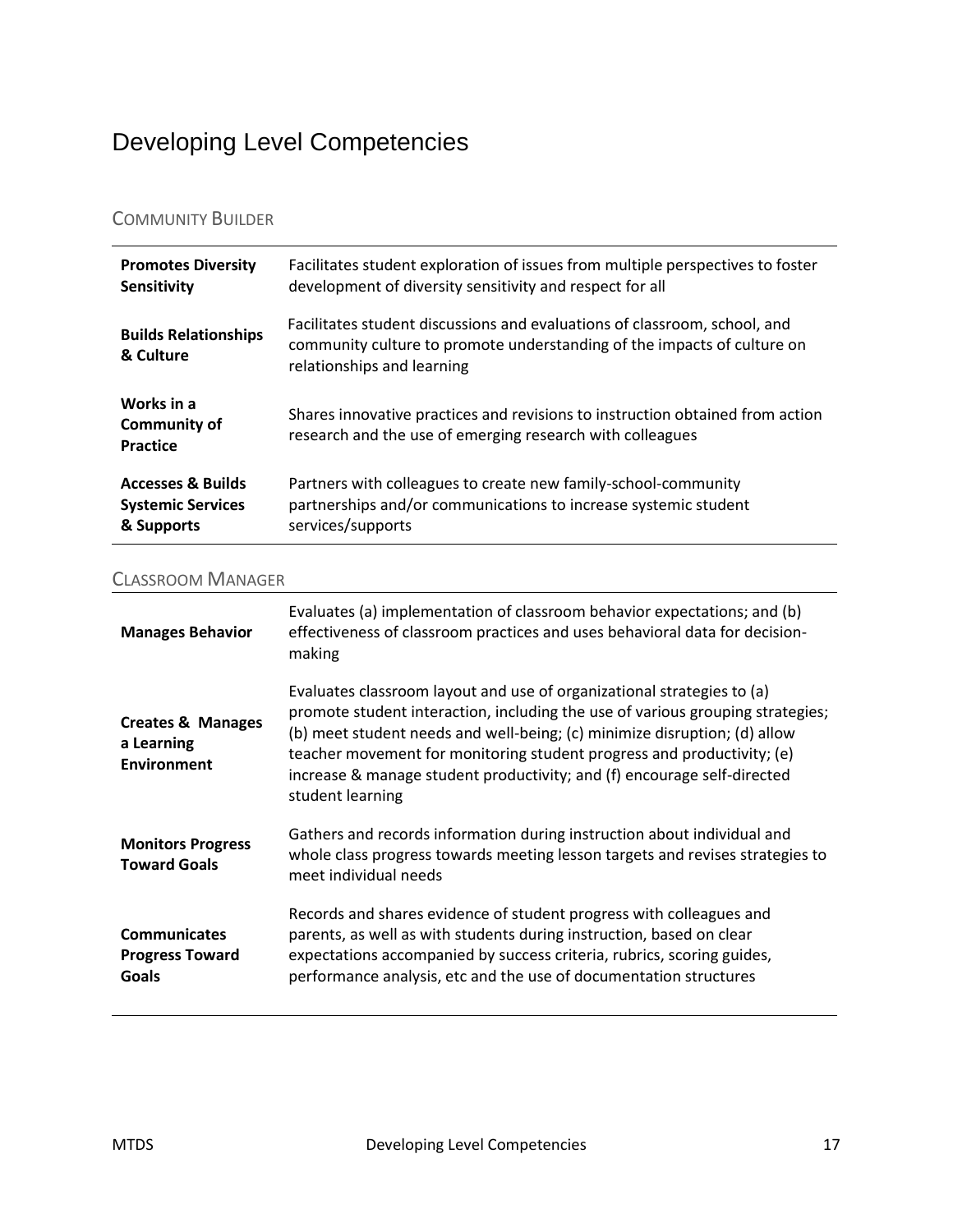#### INSTRUCTIONAL DESIGNER

| <b>Develops Research-</b><br><b>Based Instruction</b>                     | Develops innovative instruction based on conducting and using action<br>research that: (a) emphasizes essential concepts of content; (b) uses<br>supplementary primary sources; (c) connects to student experience and<br>culture; (d) meets the unique needs of diverse learners; and/or promotes<br>student inquiry and interdisciplinary approaches                                                  |
|---------------------------------------------------------------------------|---------------------------------------------------------------------------------------------------------------------------------------------------------------------------------------------------------------------------------------------------------------------------------------------------------------------------------------------------------------------------------------------------------|
| <b>Aligns Instruction to</b><br>Goals, Curriculum,<br>& Assessments       | Aligns strategies and resources to lesson targets and success criteria, which<br>are aligned to district curriculum and/or state standards, to meet student<br>needs                                                                                                                                                                                                                                    |
| <b>Differentiates to</b><br><b>Meet Unique</b><br><b>Student Needs</b>    | Develops personal learning profiles for students based on multiple sources<br>of data and adjusts (a) content; (b) process; (c) product; and/or (d)<br>environment to meet student needs                                                                                                                                                                                                                |
| <b>Plans Student</b><br><b>Progress Monitoring</b>                        | Creates multiple formal and informal assessment strategies and<br>documentation structures to gather and record data about the<br>effectiveness of instruction on individual/whole class progress towards<br>learning goals                                                                                                                                                                             |
| <b>Uses Data to Make</b><br><b>Decisions</b>                              | Designs and adjusts lessons in response to ongoing analysis of student<br>needs based on multiple sources of data to meet individual learning needs<br>and promote student progress                                                                                                                                                                                                                     |
| Selects, Aligns, and<br><b>Curates Strategies</b><br>for Student Learning | Aligns research-based and evidence-based instructional, engagement, and<br>assessment strategies to personal learning profiles and individual learning<br>goals                                                                                                                                                                                                                                         |
| <b>Designs Learning</b><br>Activities, Tasks,<br>& Experiences            | Designs rigorous/engaging activities, tasks, and/or experiences focused on:<br>(a) promoting complex/critical thinking and critical examination of bias; (b)<br>evaluating local/global challenges from multiple perspectives; (c) generating<br>interdisciplinary/diverse solutions; (d) technology integration to enhance<br>learning and/or solve problems; and/or (e) increasing learner expression |

### FACILITATOR OF STUDENT THINKING & LEARNING

| <b>Facilitates Self-</b><br><b>Directed Learning</b> | Provides: (a) success criteria/exemplars; (b) feedback on specific criteria; and<br>(d) lists of appropriate goals/strategies and assists students in: (a) selecting a<br>learning goal; and (b) identifying appropriate strategies for learning based on<br>their personal learning profile |
|------------------------------------------------------|----------------------------------------------------------------------------------------------------------------------------------------------------------------------------------------------------------------------------------------------------------------------------------------------|
| <b>Advances Critical-</b>                            | Facilitates individual and cooperative learning tasks to promote critical                                                                                                                                                                                                                    |
| <b>Thinking &amp; Problem-</b>                       | thinking and problem-solving skills, including student-generated questioning                                                                                                                                                                                                                 |
| <b>Solving Skills</b>                                | and risk-taking                                                                                                                                                                                                                                                                              |

FACILITATOR OF STUDENT THINKING & LEARNING (CONTINUED)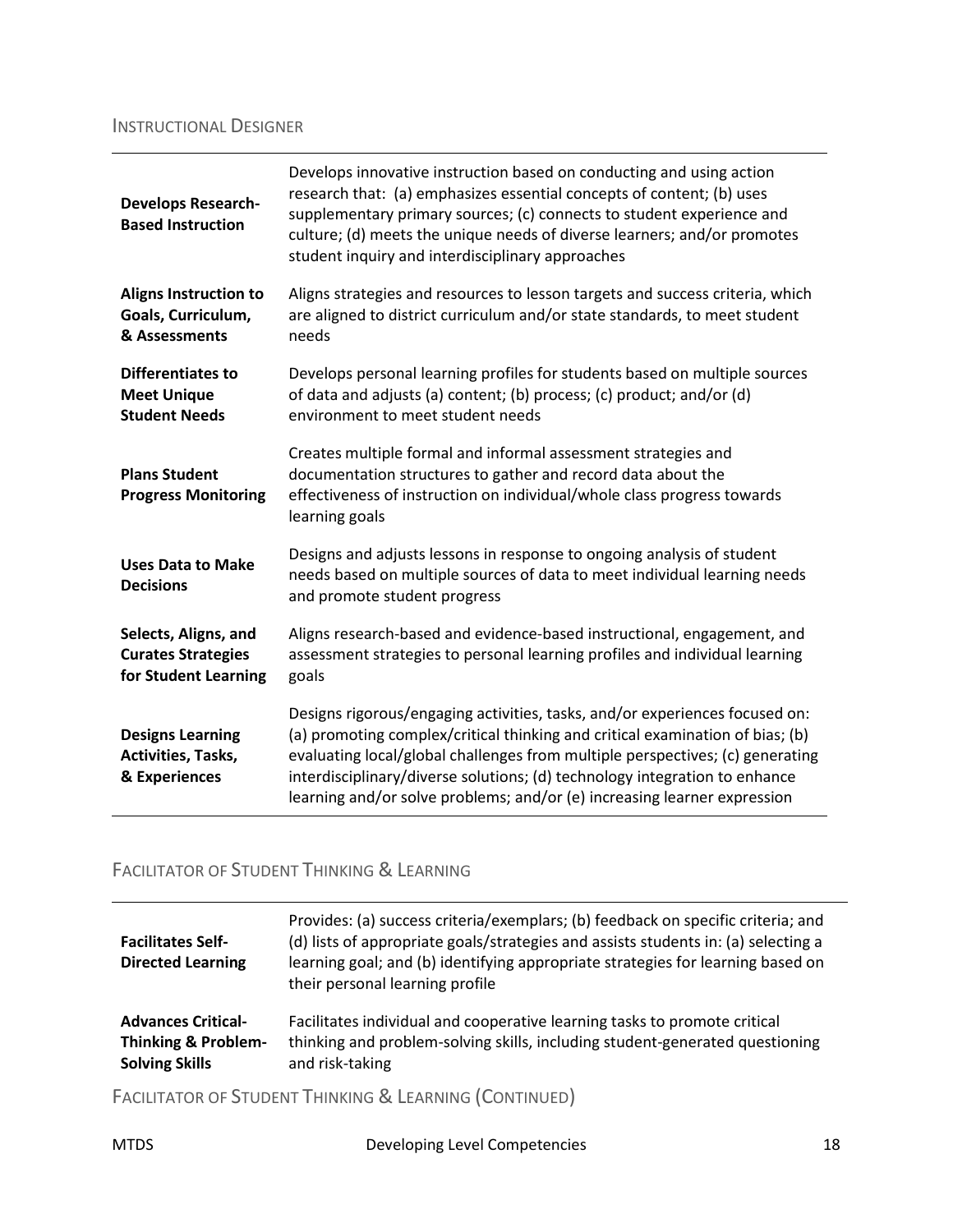| <b>Promotes</b><br><b>Connection of Prior</b><br><b>Knowledge to New</b><br><b>Information</b> | Develops student ability to connect prior knowledge to current instruction by<br>promoting student questioning and challenges to conventional assumptions<br>and standard approaches                                                                                                                                                                          |
|------------------------------------------------------------------------------------------------|---------------------------------------------------------------------------------------------------------------------------------------------------------------------------------------------------------------------------------------------------------------------------------------------------------------------------------------------------------------|
| <b>Facilitates Student</b><br><b>Inquiry &amp; Research</b>                                    | Facilitates student independent and/or group acquisition and critical<br>evaluation of information/knowledge pertaining to a local or global challenge<br>using discipline-specific standards of evidence and methods of inquiry                                                                                                                              |
| <b>Fosters Student</b><br>Communication<br>& Expression                                        | Facilitates opportunities for students to direct their free expression in<br>speaking, writing, creating, and other media that adhere to district policy and<br>student free-expression rights.                                                                                                                                                               |
| <b>Promotes Student</b><br>Use of Technology &<br><b>Media Tools</b>                           | Fosters student understanding of how technology and media communication<br>tools enhance learning and provides students with curated technology tools:<br>(a) to collaborate, communicate, solve problems, and create original<br>products; (b) to predict, connect ideas, and raise/answer questions; and (c)<br>for planning and/or monitoring of learning. |
| <b>Engages Students</b><br>in Content                                                          | Facilitates student learning experiences that combine higher level thinking,<br>engaging qualities of work, and high-yield instructional strategies to engage<br>students intellectually, academically, and/or emotionally in content and in<br>advancing their own learning                                                                                  |

### REFLECTIVE LEARNER

| <b>Increases Knowledge</b><br>& Skill Through<br><b>Professional Learning</b> | Conducts classroom action research that includes implementing research-<br>proven strategies and evaluating the effectiveness of instruction for each<br>student based on data/evidence of student progress                                  |
|-------------------------------------------------------------------------------|----------------------------------------------------------------------------------------------------------------------------------------------------------------------------------------------------------------------------------------------|
| <b>Engages in On-going</b><br><b>Reflective Practice</b>                      | Reflects on, in, and for practice, focusing on: (a) directing future instruction<br>by reflecting; and (b) monitoring progress, evaluating results, and adjusting<br>instruction based on the use of action research and student growth data |
| <b>Evaluates</b><br><b>Effectiveness of</b><br><b>Instruction</b>             | Evaluates and provides evidence of effectiveness of strategies and revises<br>instruction based on comparing multiple sources of data and samples of<br>student work                                                                         |
| <b>Sets Growth Goals</b>                                                      | Selects a Missouri Teacher Standard indicator as the focus of a classroom<br>Action Research, identifies and implements aligned strategies for teacher and<br>student growth, and evaluates progress towards goal                            |

PROFESSIONAL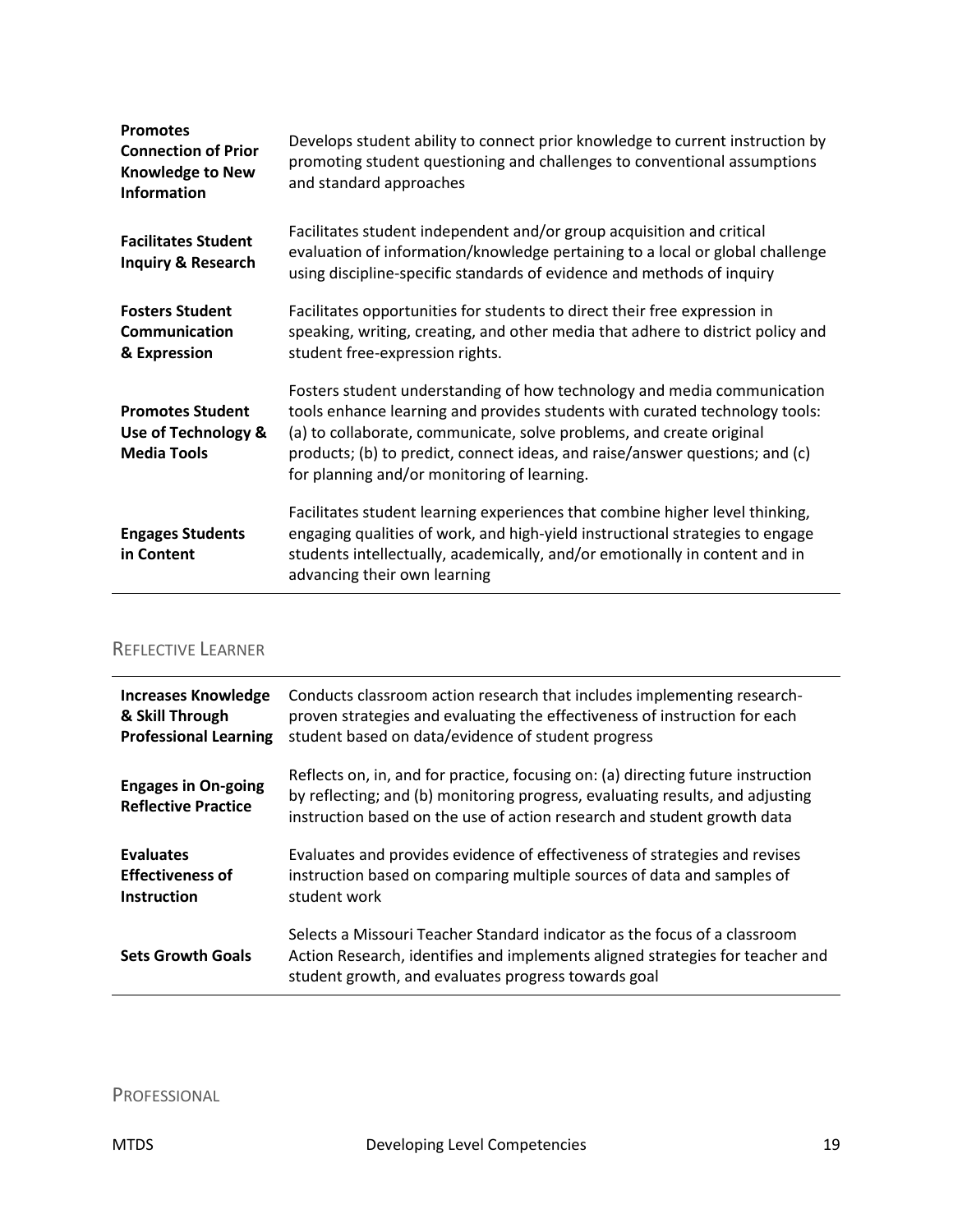| <b>Understands</b><br>& Promotes<br>the Profession | Gains awareness of the larger professional community, including regional,<br>state, national, and global professional educational communities and<br>governmental bodies that impact the profession and revises personal<br>philosophy of teaching. |
|----------------------------------------------------|-----------------------------------------------------------------------------------------------------------------------------------------------------------------------------------------------------------------------------------------------------|
| <b>Supports School</b>                             | Develops and uses a classroom vision that is aligned to the district/building                                                                                                                                                                       |
| District Vision,                                   | vision, mission, values, and goals that is shared with and/or used with                                                                                                                                                                             |
| <b>Mission, &amp; Goals</b>                        | students.                                                                                                                                                                                                                                           |
| <b>Demonstrates</b>                                | Documents new learning, reflections, innovative practices, and modifications                                                                                                                                                                        |
| <b>Professional Growth</b>                         | to instruction gained from conducting classroom action research and using                                                                                                                                                                           |
| & Development                                      | other emerging research                                                                                                                                                                                                                             |
| <b>Communicates</b>                                | Uses communication strategies to communicate across the school-wide                                                                                                                                                                                 |
| Professionally                                     | community                                                                                                                                                                                                                                           |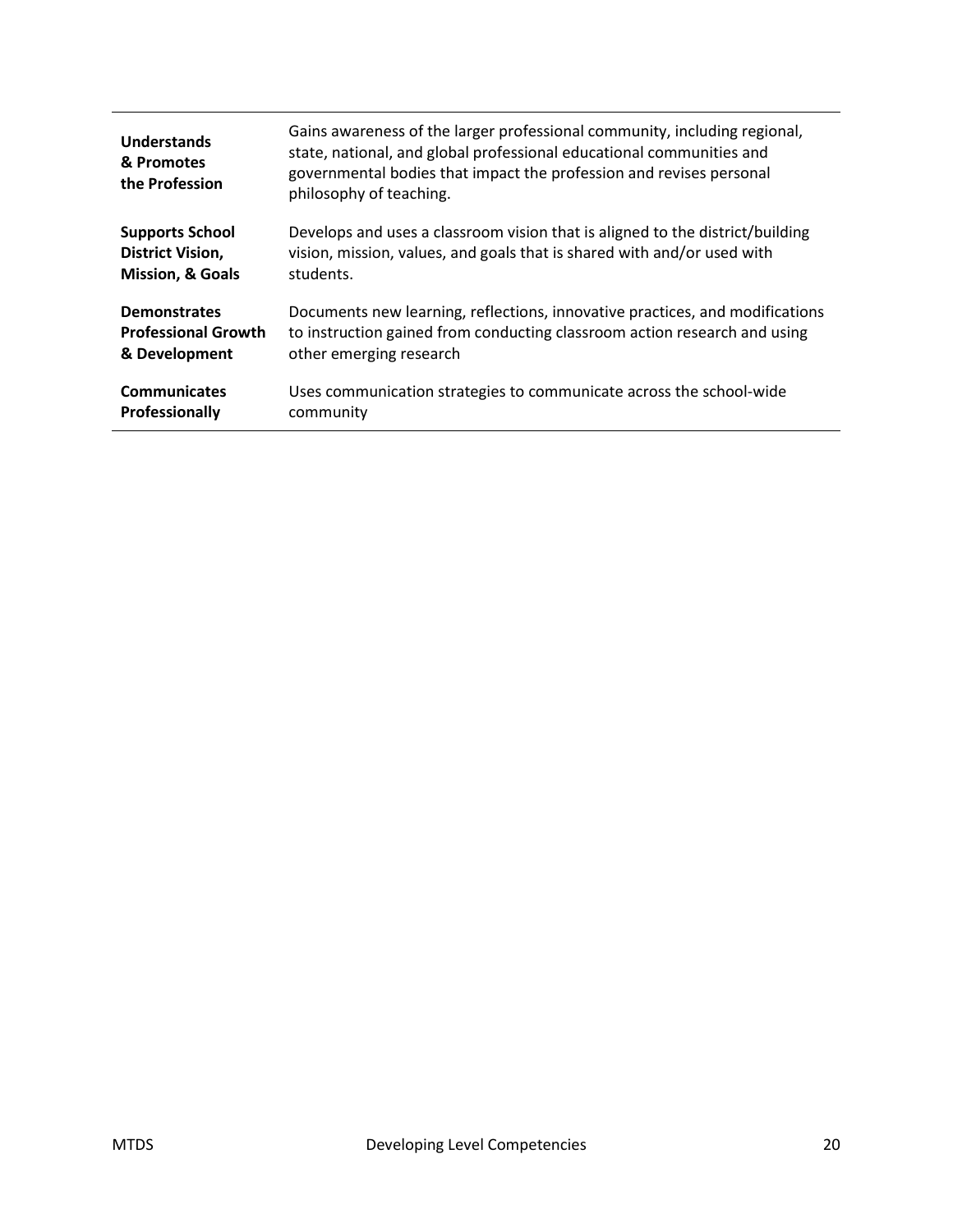## <span id="page-20-0"></span>Mastering Level Competencies

### COMMUNITY BUILDER

| <b>Promotes Diversity</b>                | Measures student ability to explore issues from multipole perspectives and                                                                                                                                      |
|------------------------------------------|-----------------------------------------------------------------------------------------------------------------------------------------------------------------------------------------------------------------|
| <b>Sensitivity</b>                       | assesses student understanding of diversity sensitivity and respect for all                                                                                                                                     |
| <b>Builds Relationships</b><br>& Culture | Measures level of student involvement in discussions and evaluations of<br>classroom, school, and community culture as well as student understanding<br>of the impacts of culture on relationships and learning |
| Works in a                               | <b>Coaches and mentors other teachers</b> in a community of practice on sharing                                                                                                                                 |
| <b>Community of</b>                      | evidence of effectiveness, monitoring progress towards curricular goals,                                                                                                                                        |
| Practice                                 | making instructional revisions, and accessing services to meet student needs.                                                                                                                                   |
| <b>Accesses &amp; Builds</b>             | Coaches and Mentors other teachers on accessing and building systemic                                                                                                                                           |
| <b>Systemic Services</b>                 | services and supports through family-school-community partnerships to                                                                                                                                           |
| & Supports                               | meet student needs                                                                                                                                                                                              |

#### CLASSROOM MANAGER

| <b>Manages Behavior</b>                                          | Coaches and Mentors other teachers on the implementation of research-<br>based: (a) classroom behavior expectations; (b) effective classroom<br>practices; and (c) using behavioral data to identify students needing more<br>intensive behavioral support                                                                                                                 |
|------------------------------------------------------------------|----------------------------------------------------------------------------------------------------------------------------------------------------------------------------------------------------------------------------------------------------------------------------------------------------------------------------------------------------------------------------|
| <b>Creates &amp; Manages</b><br>a Learning<br><b>Environment</b> | Coaches and Mentors other teachers on creating a learning environment to:<br>(a) promote student interaction; (b) meet student needs and well-being; (c)<br>minimize classroom disruption; (d) allow teacher movement for monitoring<br>student progress and productivity; € increase and manage student<br>productivity; and (f) encourage self-directed student learning |
| <b>Monitors Progress</b><br><b>Toward Goals</b>                  | Coaches and mentors other teachers on methods for gathering and<br>recording information about student progress towards lesson targets (scoring<br>guides, performance analysis, etc.) during instruction and methods for<br>revising strategies to meet individual and whole group needs during<br>instruction                                                            |

CLASSROOM MANAGER (CONTINUED)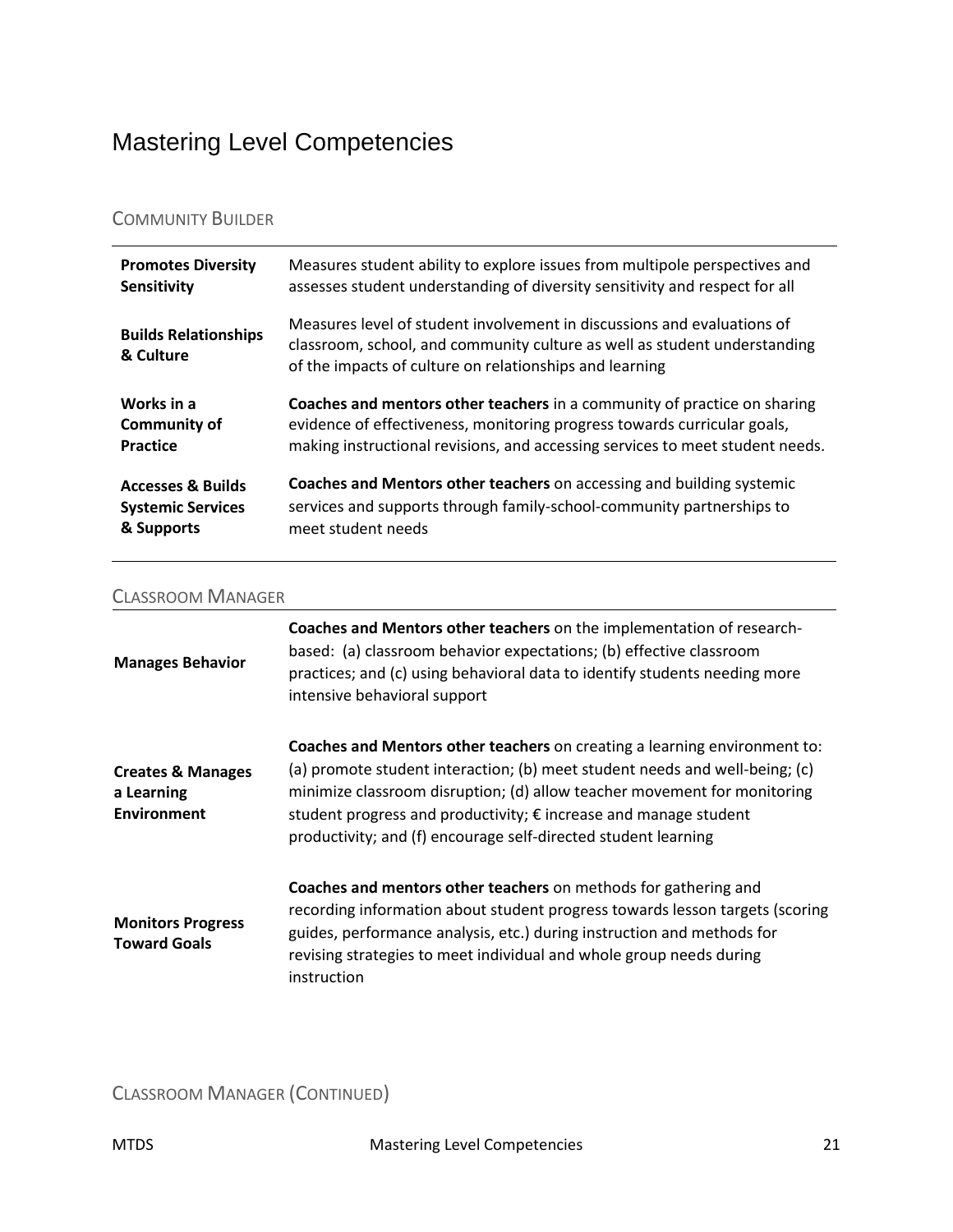#### **Communicates Progress Toward Goals**

**Coaches and Mentors other teachers** on maintaining accurate and confidential student records and using methods for communicating student progress towards meeting learning goals to students, colleagues, and parents

| <b>INSTRUCTIONAL DESIGNER</b>                                       |                                                                                                                                                                                                                                                                                                                                                                                                                                                                 |
|---------------------------------------------------------------------|-----------------------------------------------------------------------------------------------------------------------------------------------------------------------------------------------------------------------------------------------------------------------------------------------------------------------------------------------------------------------------------------------------------------------------------------------------------------|
| <b>Develops Research-</b><br><b>Based Instruction</b>               | Coaches and mentors other teachers on designing research-based<br>instruction that includes: (a) research-based lesson planning<br>models/practices; (b) models of growth and developing                                                                                                                                                                                                                                                                        |
| <b>Aligns Instruction to</b><br>Goals, Curriculum,<br>& Assessments | Evaluates alignment of strategies, resources, success criteria, and/or<br>objectives to district curriculum and/or state standards, revising as needed to<br>meet student needs                                                                                                                                                                                                                                                                                 |
| Differentiates to<br><b>Meet Unique</b><br><b>Student Needs</b>     | Facilitates student development of a personal learning profile based on<br>multiple sources of data and personalizes lesson: (a) content; (b) process: (c)<br>product; and/or (d) environment to meet individual student needs                                                                                                                                                                                                                                  |
| <b>Plans Student</b><br><b>Progress Monitoring</b>                  | Designs formal and informal assessment strategies; evaluates alignment of<br>assessment to lesson targets; considers accuracy of assessment in reporting<br>effectiveness of instruction on individual and whole class progress; and<br>revises strategies as needed                                                                                                                                                                                            |
| <b>Uses Data to Make</b><br><b>Decisions</b>                        | Coaches and mentors other teachers on developing and adjusting lessons in<br>response to ongoing analysis of student needs based on the use of multiple<br>sources of data to meet individual learning needs and promote student<br>progress                                                                                                                                                                                                                    |
| Selects, Aligns,<br>& Curates Strategies<br>for Student Learning    | Curates research-based strategies for students aligned to personal learning<br>profiles and individual student learning goals that can be used by students<br>when evaluating their own learning                                                                                                                                                                                                                                                                |
| <b>Designs Learning</b><br>Activities, Tasks,<br>& Experiences      | Designs interdisciplinary activities, tasks, and learning experiences focused<br>on: (a) promoting complex/critical thinking and critical examination of bias;<br>(b) evaluating local and global challenges from multiple perspectives; (c)<br>generating and justifying interdisciplinary and/or diverse solutions; (d)<br>technology integration to enhance learning, solve problems, and/or<br>communicate solutions; and (e) increasing learner expression |

FACILITATOR OF STUDENT THINKING & LEARNING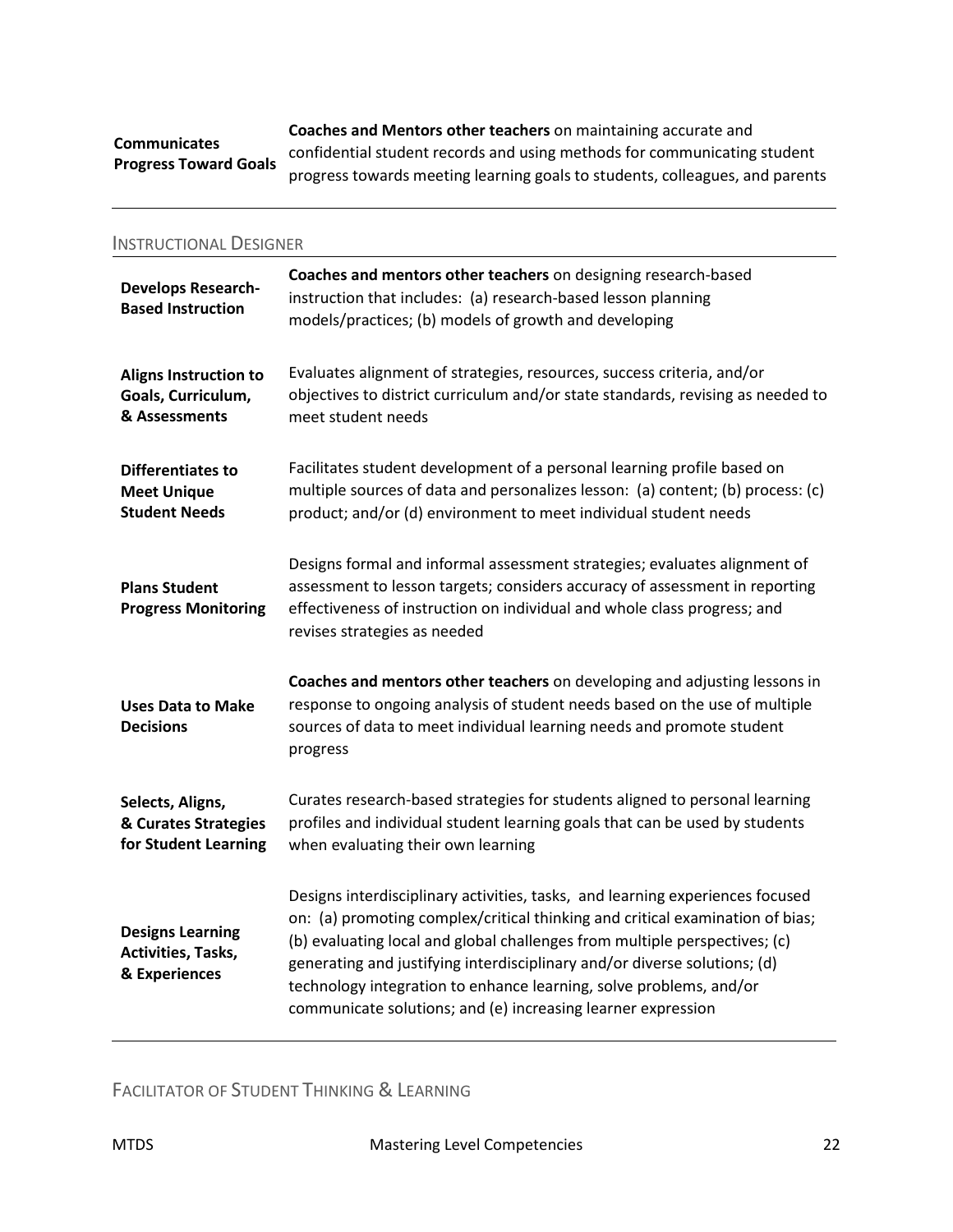| <b>Facilitates Self-</b><br><b>Directed Student</b><br><b>Learning</b>                         | Facilitates: (a) student-generation of success criteria; (b) student reflection<br>on learning based on assessment data; (c) peer conversations regarding self-<br>assessment; (d) student creation of learning goals; and $\epsilon$ justification for the<br>selection/design of strategies                                                    |
|------------------------------------------------------------------------------------------------|--------------------------------------------------------------------------------------------------------------------------------------------------------------------------------------------------------------------------------------------------------------------------------------------------------------------------------------------------|
| <b>Advances Critical</b><br><b>Thinking &amp; Problem-</b><br>Solving                          | Facilitates individual and/or cooperative interdisciplinary learning tasks and<br>measures student ability to: (a) analyze, evaluate, and synthesize the<br>complexities of a topic from multiple perspectives; and (b) generate solutions<br>using interdisciplinary perspectives                                                               |
| <b>Promotes</b><br><b>Connection of Prior</b><br><b>Knowledge to New</b><br><b>Information</b> | Measures student ability to connect prior knowledge to new information by<br>predicting, raising questions, making inferences, drawing conclusions,<br>developing arguments, connecting ideas, solving problems, and challenging<br>conventional assumptions and standard assumptions                                                            |
| <b>Facilitates Student</b><br><b>Inquiry &amp; Research</b>                                    | Facilitates independent and/or group-designed research projects pertaining<br>to local and/or global challenges using discipline-specific standards of<br>evidence, methods of inquiry, and forms of communication                                                                                                                               |
| <b>Fosters Student</b><br><b>Communication</b><br>& Expression                                 | Supports students in directing their own free expression beyond their own<br>particular classroom (other classrooms, school, larger community,<br>professionals, etc.) through speaking, writing, creating, and other media that<br>adhere to district policy and student free expression rights                                                 |
| <b>Facilitates Student</b><br><b>Use of Technology</b><br>& Media Tools                        | Facilitates: (a) self-directed student choice/use of technology to collaborate<br>with others in ways not possible without technology; (b) creation of original<br>products; and (c) unconventional uses of technology to solve local and/or<br>global challenges                                                                                |
| <b>Engages Students</b><br>in Content                                                          | Coaches and Mentors other teachers on creating engaging learning<br>activities, tasks, and experiences through the use of engaging qualities of<br>work, higher-level thinking, and high-yield instructional strategies to engage<br>students intellectually, academically, and/or emotionally in content and in<br>advancing their own learning |

### REFLECTIVE LEARNER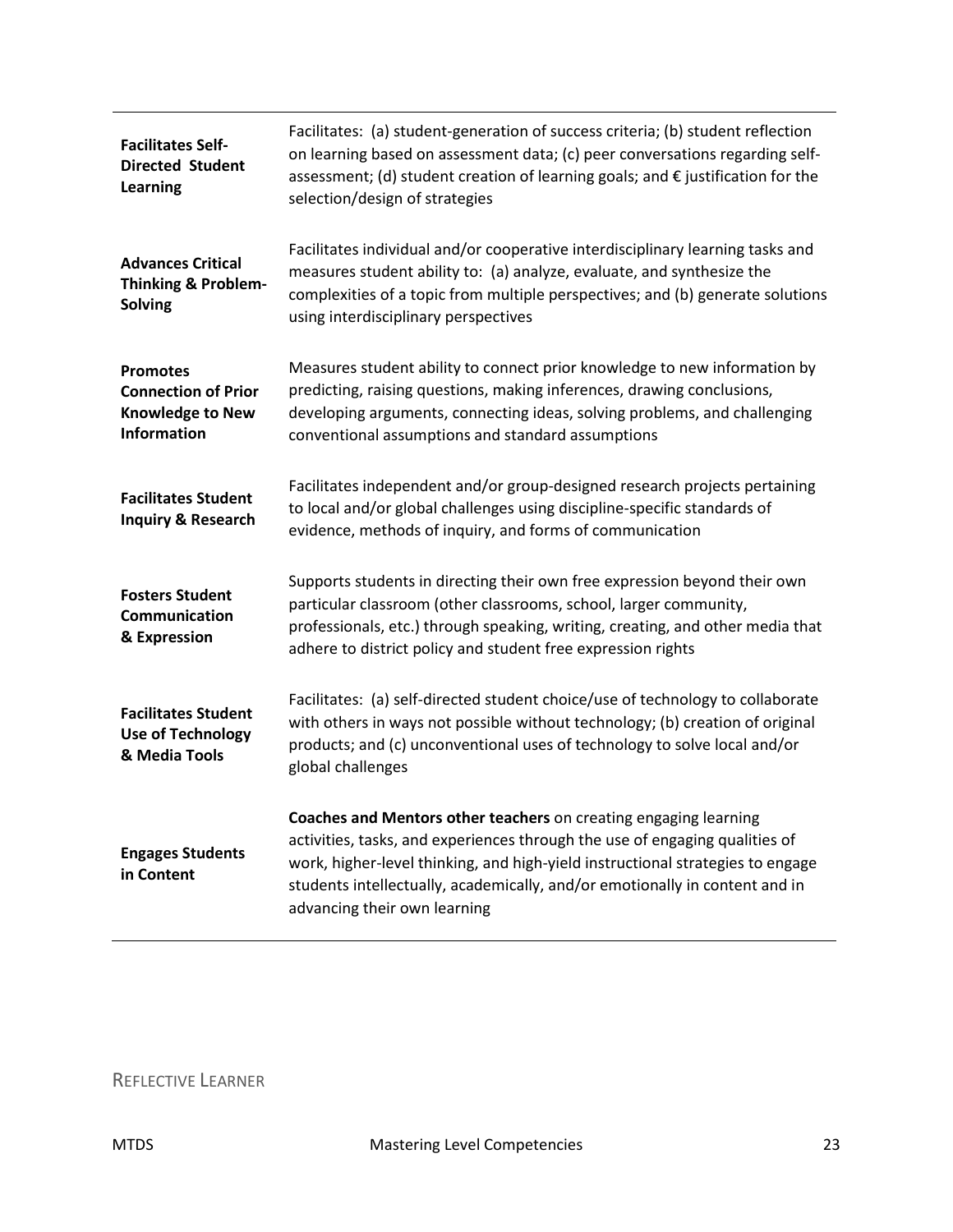| <b>Increases</b><br>Knowledge &<br><b>Skill Through</b><br>Professional<br>Learning | Develops knowledge and skills to support new teachers by attending mentor,<br>cooperating teacher, and/or PDC training, and serves as a mentor, cooperating<br>teacher, and/or on a professional development committee                                                                                                   |
|-------------------------------------------------------------------------------------|--------------------------------------------------------------------------------------------------------------------------------------------------------------------------------------------------------------------------------------------------------------------------------------------------------------------------|
| <b>Engages in On-</b>                                                               | Critically reflects on practice through multiple lenses (e.g. teacher, learner, parent,                                                                                                                                                                                                                                  |
| Going                                                                               | colleague, theory, societal) to evaluate personal and professional systems of belief,                                                                                                                                                                                                                                    |
| <b>Reflective</b>                                                                   | as well as ethical implications of educational practices on teachers, students, and                                                                                                                                                                                                                                      |
| <b>Practice</b>                                                                     | society                                                                                                                                                                                                                                                                                                                  |
| <b>Evaluates</b>                                                                    | Coaches and mentors other teachers on: (a) the use of a wide variety of                                                                                                                                                                                                                                                  |
| <b>Effectiveness</b>                                                                | assessments; (b) providing evidence of improving the effectiveness of instruction;                                                                                                                                                                                                                                       |
| of Instruction                                                                      | and (c) evaluating impact of instruction by using multiple sources of data                                                                                                                                                                                                                                               |
| <b>Sets Growth</b><br>Goals                                                         | Coaches and mentors other teachers on (a) setting growth goals based on district<br>evaluation criteria, Missouri Teacher Standards/Growth Guide indicates, and/or<br>MTDS Competency Progressions; (b) identifying aligned research-based and/or<br>evidence-based practices; and (c) evaluating progress towards goals |

#### PROFESSIONAL

| <b>Understands</b><br>& Promotes the<br><b>Profession</b>                        | Serves as a mentor, coach, resource provider, committee member, and/or<br>representative of a local educational association                                                                                                                         |
|----------------------------------------------------------------------------------|-----------------------------------------------------------------------------------------------------------------------------------------------------------------------------------------------------------------------------------------------------|
| <b>Supports School</b><br><b>District Vision,</b><br><b>Mission, &amp; Goals</b> | <b>Coaches and mentors other teachers on: (a) understanding the district's</b><br>vision, mission, values, and goals; (b) developing a personal, aligned<br>classroom vision; and (c) supporting and contributing to district planning<br>processes |
| <b>Demonstrates</b><br><b>Professional Growth</b><br>& Development               | Demonstrates learning gained from: (a) committee work; (b) mentor<br>training; (c) providing resources; and (d) observing, coaching, and providing<br>feedback to Exploring & Aspiring, Preparing, and Emerging level teacher                       |
| <b>Communicates</b><br><b>Professionally</b>                                     | Develops and applies coaching conversation skills while mentoring Exploring<br>& Aspiring, Preparing, or Emerging level teachers                                                                                                                    |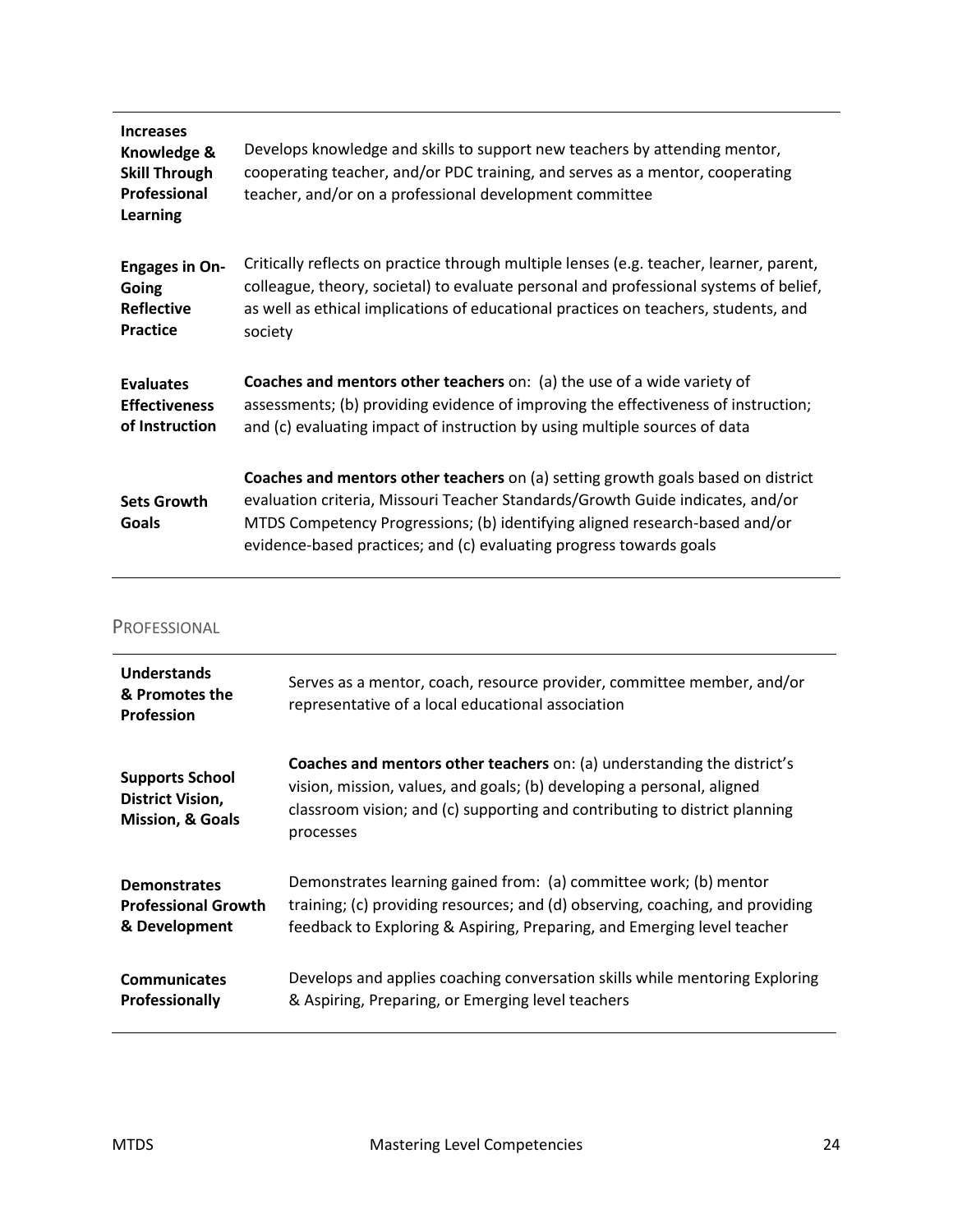## <span id="page-24-0"></span>Leading Level Competencies

### COMMUNITY BUILDER

| <b>Promotes Diversity</b><br><b>Sensitivity</b>      | Provides leadership, training, mentoring, resources, and supports for<br>teachers and others in the larger professional community to promote<br>student development of a personal, balanced, diverse, sociocultural<br>perspective based on diversity sensitivity and respect for all                                                                    |
|------------------------------------------------------|----------------------------------------------------------------------------------------------------------------------------------------------------------------------------------------------------------------------------------------------------------------------------------------------------------------------------------------------------------|
| <b>Builds Relationships</b><br>& Culture             | Provides leadership, training, mentoring, resources, and support for<br>teachers and others in the larger professional community for the<br>development of culturally responsive relationships built on trust and mutual<br>respect for all                                                                                                              |
| Works in a<br><b>Community of</b><br><b>Practice</b> | Provides leadership, training, mentoring, resources, and supports for<br>teachers and others in the larger professional community regarding working<br>in a community of practice, including sharing evidence of effectiveness,<br>monitoring progress toward curricular goals, instructional revisions, and<br>accessing services to meet student needs |
| <b>Accesses &amp; Builds</b>                         | Leads/evaluates/designs strategic school-based systems built through                                                                                                                                                                                                                                                                                     |

#### CLASSROOM MANAGER

| <b>Manages Behavior</b>                                          | Provides leadership, training, mentoring, resources, and supports for<br>teachers and others in the larger professional community on the Science of<br>Behavior, implementation of the Eight Effective Classroom Practices, and the<br>use of behavioral data to make decisions and identify students needing more<br>support                                                                                                                                                                                                                            |
|------------------------------------------------------------------|----------------------------------------------------------------------------------------------------------------------------------------------------------------------------------------------------------------------------------------------------------------------------------------------------------------------------------------------------------------------------------------------------------------------------------------------------------------------------------------------------------------------------------------------------------|
| <b>Creates &amp; Manages</b><br>a Learning<br><b>Environment</b> | Provides leadership, training, mentoring, resources, and supports for<br>teachers and others in the larger professional community regarding<br>designing classroom layouts and organizational strategies to: (a) promote<br>student interaction, including the use of various grouping structures; (b)<br>meet student needs and well-being; (c) minimize disruption; (d) allow<br>teacher movement for monitoring student progress and productivity; (e)<br>increase & manage student productivity; and (f) encourage self-directed<br>student learning |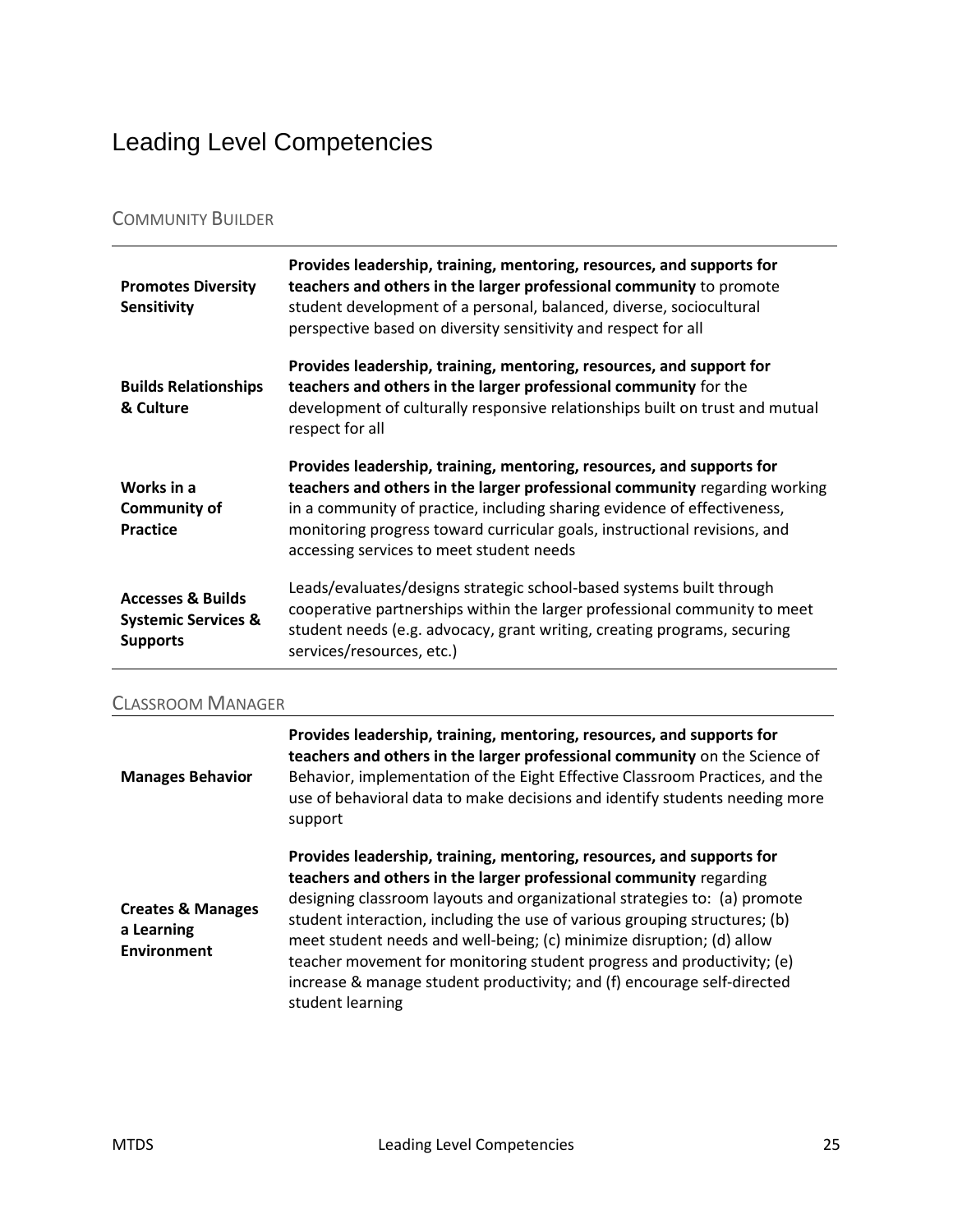### CLASSROOM MANAGER (CONTINUED)

| <b>Monitors Progress</b><br><b>Toward Goals</b>               | Provides leadership, training, mentoring, resources, and supports for<br>teachers and others in the larger professional community on the use of on-<br>going, consistent assessment throughout the instructional process to<br>generate data about the effect of instruction on individual and class progress<br>towards meeting learning goals                              |
|---------------------------------------------------------------|------------------------------------------------------------------------------------------------------------------------------------------------------------------------------------------------------------------------------------------------------------------------------------------------------------------------------------------------------------------------------|
| <b>Communicates</b><br><b>Progress Toward</b><br><b>Goals</b> | Provides leadership, training, mentoring, resources, and supports for<br>teachers and others in the larger professional community for effective<br>methods for communicating student progress towards meeting learning<br>goals, including the use of: (a) success criteria; (b) rubrics; (c) scoring guides;<br>(d) performance analyses; (e) evidence of performance; etc. |

### FACILITATOR OF STUDENT THINKING & LEARNING

| <b>Facilitates Self-</b><br><b>Directed Learning</b>                                           | Provides leadership, training, mentoring, resources, and supports for<br>teachers and others in the larger professional community on how to provide<br>feedback and engage students in self-assessment, setting learning goals, and<br>using evidence to manage their own learning and report on their progress                                                           |
|------------------------------------------------------------------------------------------------|---------------------------------------------------------------------------------------------------------------------------------------------------------------------------------------------------------------------------------------------------------------------------------------------------------------------------------------------------------------------------|
| <b>Advances Critical-</b><br><b>Thinking &amp; Problem-</b><br><b>Solving Skills</b>           | Provides leadership, training, mentoring, resources, and supports for<br>teachers and others in the larger professional community to advance and<br>measure student ability to use critical thinking skills to analyze, evaluate, and<br>synthesize the complexities of a topic from multiple perspectives and<br>generate solutions using interdisciplinary perspectives |
| <b>Promotes</b><br><b>Connection of Prior</b><br><b>Knowledge to New</b><br><b>Information</b> | Provides leadership, training, mentoring, resources, and supports for<br>teachers and others in the larger professional community to promote<br>student connection of prior knowledge to new information and the use of<br>prior knowledge to solve local/global challenges, predict new information,<br>raise questions, make inferences, and draw new conclusions       |
| <b>Facilitates Student</b><br><b>Inquiry</b><br>& Research                                     | Provides leadership, training, mentoring, resources, and supports for<br>teachers and others in the larger professional community to facilitate<br>student inquiry and research projects about current local and global issues                                                                                                                                            |
| <b>Fosters Student</b><br>Communication<br>& Expression                                        | Provides leadership, training, mentoring, resources, and supports for<br>teachers and others in the larger professional community for promoting<br>student free-expression rights for respectful, safe, and free student<br>expression in the school and the larger community in accordance with district<br>policy                                                       |
| <b>Promotes Student</b><br><b>Use of Technology</b><br>& Media Tools                           | Provides leadership, training, mentoring, resources, and supports for<br>teachers and others in the larger professional community to promote<br>student use of technology/medial communication tools for collaboration,<br>creation, communication, and problem-solving                                                                                                   |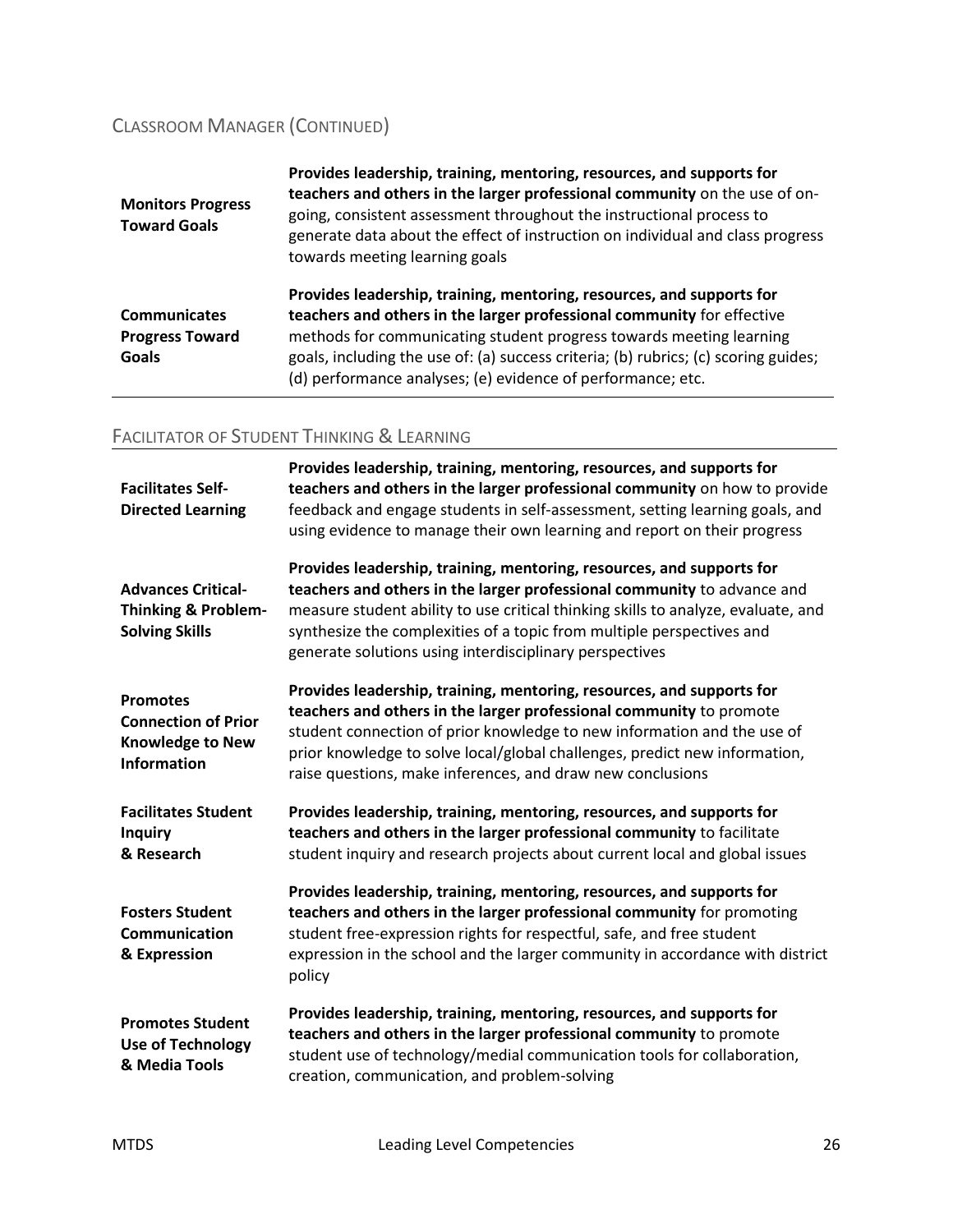### FACILITATOR OF STUDENT THINKING & LEARNING (CONTINUED)

|                         | Provides leadership, training, mentoring, resources, and supports for<br>teachers and others in the larger professional community on intentionally          |
|-------------------------|-------------------------------------------------------------------------------------------------------------------------------------------------------------|
| <b>Engages Students</b> | selecting and combining elements from the Eight Engaging Qualities of Work,                                                                                 |
| in Content              | High-Yield Instructional Strategies, and higher levels of thinking to engage<br>students intellectually, academically, and/or emotionally in content and in |
|                         | advancing their own learning                                                                                                                                |

#### INSTRUCTIONAL DESIGNER

| <b>Develops Research-</b><br><b>Based Instruction</b>            | Provides leadership, training, mentoring, resources, and supports for<br>teachers and others in the larger professional community to design<br>instruction, including: (a) The use of research-based lesson planning, (b)<br>student inquiry and interdisciplinary approaches, (c) conducting and using<br>action research, (d) models of growth and development, (e) and applying<br>theories of learning                 |
|------------------------------------------------------------------|----------------------------------------------------------------------------------------------------------------------------------------------------------------------------------------------------------------------------------------------------------------------------------------------------------------------------------------------------------------------------------------------------------------------------|
| Aligns Instruction to<br>Goals, Curriculum,<br>& Assessments     | Leads others in aligning instruction to state/district curriculum and<br>developing strategies to accomplish goals based on multiple assessment<br>data, curriculum, and analysis of student needs                                                                                                                                                                                                                         |
| Differentiates to<br><b>Meet Unique</b><br><b>Student Needs</b>  | Provides leadership, training, mentoring, resources, and supports for<br>teachers and others in the larger professional community to develop<br>student learning profiles and gain strategies for using profiles to meet the<br>unique needs of students                                                                                                                                                                   |
| <b>Plans Student</b><br><b>Progress Monitoring</b>               | Provides leadership, training, mentoring, resources, and supports for<br>teachers and others in the larger professional community for designing<br>assessment approaches to gather information about student progress and<br>the creation of structures for documenting progress towards learning goals<br>(e.g. charts, graphs, tables, checklists, schedules, visuals, profiles, etc.)                                   |
| <b>Uses Data to Make</b><br><b>Decisions</b>                     | Provides leadership, training, mentoring, resources, systems, and supports<br>for teachers and others in the larger professional community for adjusting<br>instruction based on ongoing analysis of student needs and performance<br>based on data from multiple sources that are used to drive student learning                                                                                                          |
| Selects, Aligns,<br>& Curates Strategies<br>for Student Learning | Provides leadership, training, mentoring, resources, systems, and supports<br>for teachers and others in the larger professional community for selecting<br>and curating research-proven and evidence-based instructional strategies<br>aligned to individual student learning goals based on multiple assessment<br>data and analysis of student needs that can be used by students when<br>evaluating their own learning |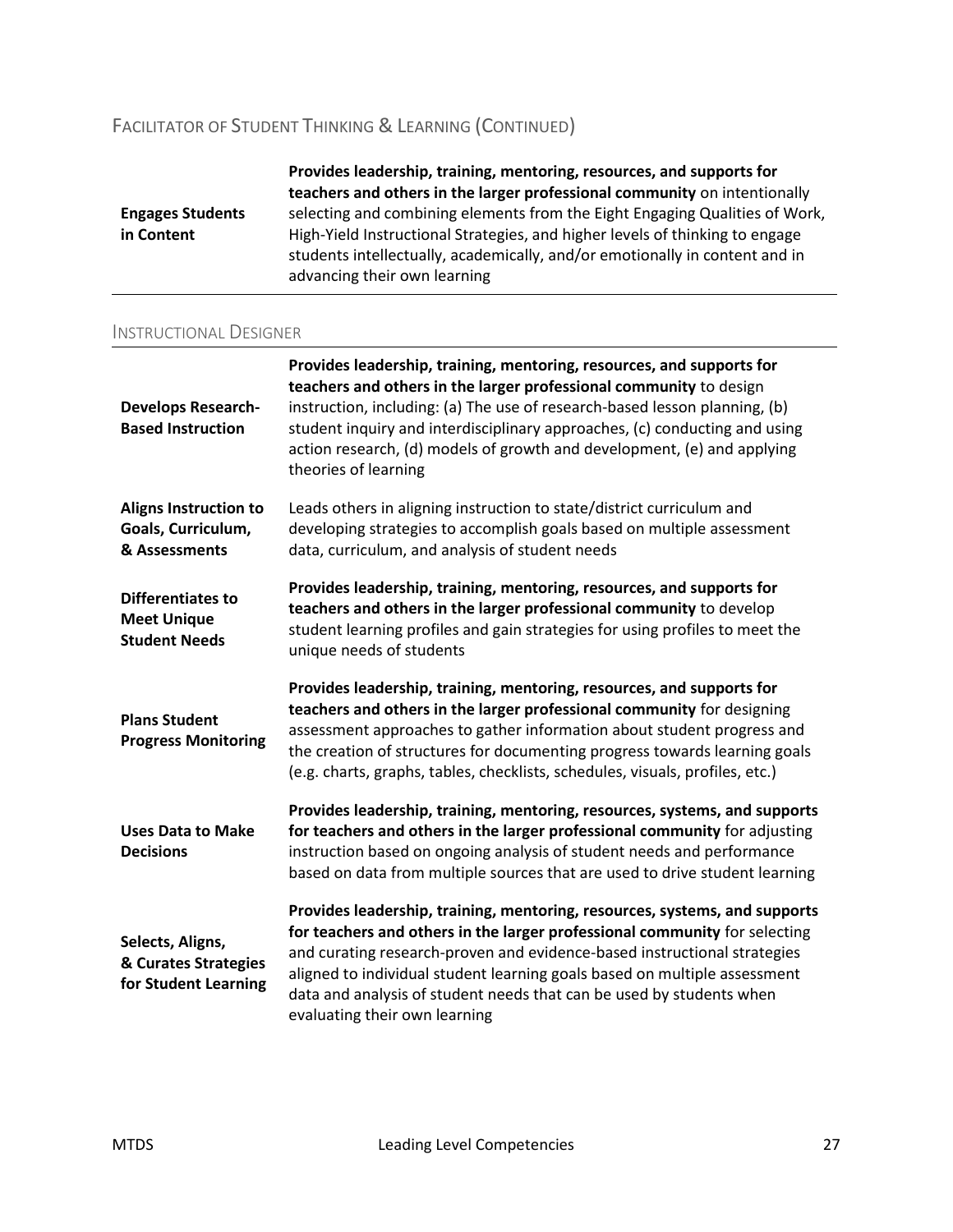### Instructional Designer (Continued)

|                           | Provides leadership, training, mentoring, resources, and supports for           |
|---------------------------|---------------------------------------------------------------------------------|
| <b>Designs Learning</b>   | teachers and others in the larger professional community in the use of          |
| <b>Activities, Tasks,</b> | individual/cooperative learning tasks that include global perspectives and/or   |
| & Experiences             | critical examination of bias to promote critical thinking skills, activities to |
|                           | increase learner expression, and interdisciplinary learning experiences.        |

#### REFLECTIVE LEARNER

| <b>Increases Knowledge</b><br>& Skill Through<br><b>Professional Learning</b> | Develops, leads, participates in, and evaluates professional learning for<br>teachers and the larger professional community to support on-going teacher<br>learning (theories of learning, developmental growth models, cycle of<br>continuous improvement, resources & technology, management, innovative<br>practices, use of data to improve instruction, self-directed learning, lesson<br>study, microteaching) |
|-------------------------------------------------------------------------------|----------------------------------------------------------------------------------------------------------------------------------------------------------------------------------------------------------------------------------------------------------------------------------------------------------------------------------------------------------------------------------------------------------------------|
| <b>Engages in On-going</b>                                                    | Provides reflective supervision, leading colleague engagement in reflective                                                                                                                                                                                                                                                                                                                                          |
| <b>Reflective Practice</b>                                                    | practice                                                                                                                                                                                                                                                                                                                                                                                                             |
| <b>Evaluates</b>                                                              | Provides leadership, training, mentoring, resources, and supports for                                                                                                                                                                                                                                                                                                                                                |
| <b>Effectiveness of</b>                                                       | teachers and others in the larger professional community for evaluating                                                                                                                                                                                                                                                                                                                                              |
| <b>Instruction</b>                                                            | effectiveness of instruction and adapting to meet student needs                                                                                                                                                                                                                                                                                                                                                      |
| <b>Sets Growth Goals</b>                                                      | Provides leadership, training, mentoring, resources, and supports for<br>teachers and others in the larger professional community to be successful in<br>setting growth goals based on Missouri Teacher Standards, selecting aligned<br>research-proven strategies, and monitoring progress towards goals                                                                                                            |

| Professional                                                                     |                                                                                                                                                                                                                                                                                                      |
|----------------------------------------------------------------------------------|------------------------------------------------------------------------------------------------------------------------------------------------------------------------------------------------------------------------------------------------------------------------------------------------------|
| <b>Understands</b><br>& Promotes<br>the Profession                               | Advocates for the profession within regional, state, national and global<br>professional educational communities and governmental bodies and<br>participates in the framing and revision of policies and procedures that<br>promote ethical and professional behavior of all educators               |
| <b>Supports School</b><br><b>District Vision,</b><br><b>Mission, &amp; Goals</b> | Participates in the development, implementation, evaluation, and revision of<br>district vision/mission/goals and provides training, mentoring, support, and<br>resources for students, families, and colleagues pertaining to the district<br>vision, mission, and goals                            |
| <b>Maintains Records of</b><br><b>Professional Growth</b><br>& Development       | Documents learning gained through leading, providing training, mentoring,<br>and providing resources for teachers and/or participating in learning<br>activities involving the larger professional community, including regional,<br>state, and national growth opportunities for teacher leadership |